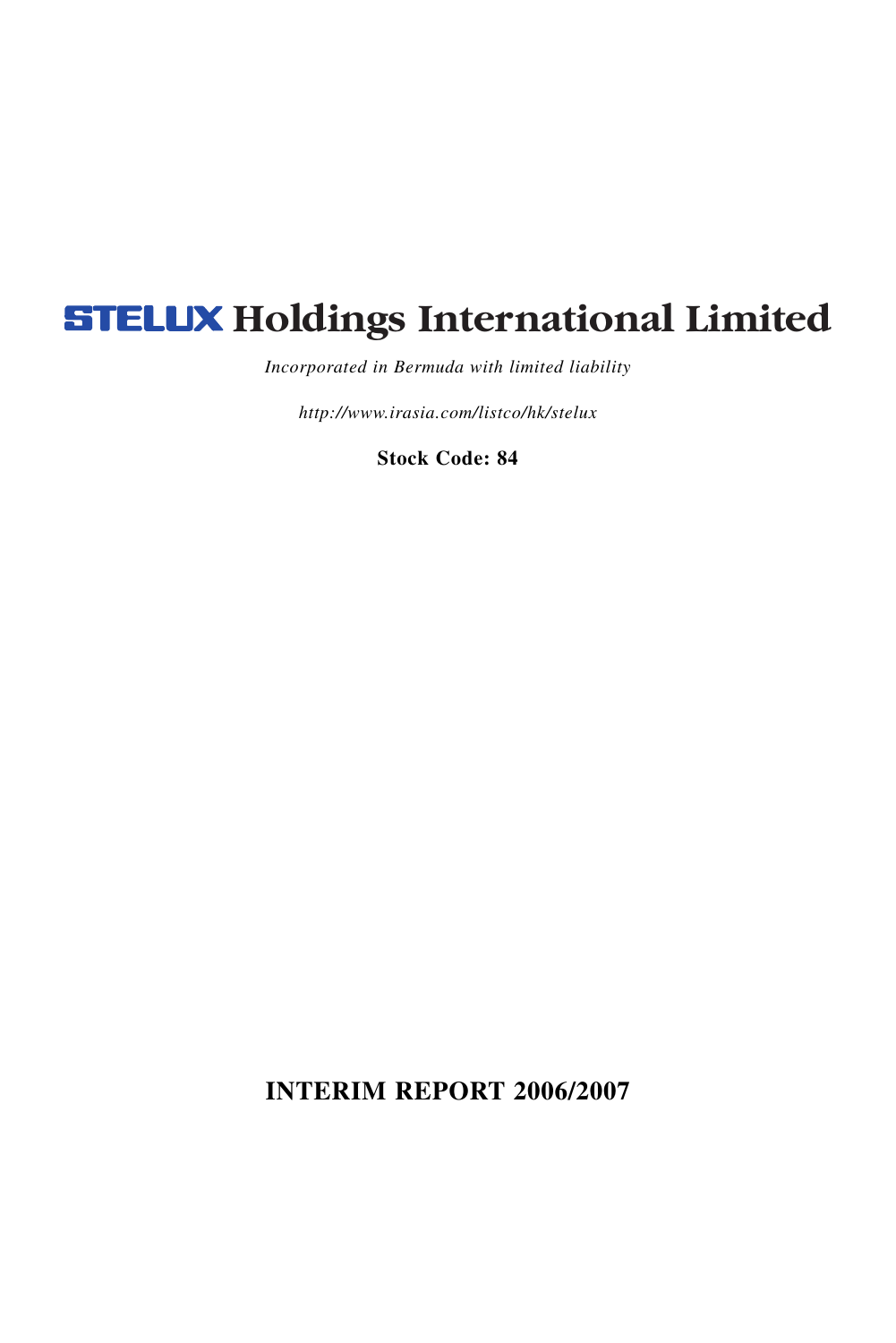#### **INTERIM REPORT FOR THE SIX MONTHS ENDED 30TH SEPTEMBER 2006**

The directors of Stelux Holdings International Limited (the "Company") are pleased to report the interim results and financial information of the Company and its subsidiaries (collectively the "Group") for the six months ended 30th September 2006. The condensed consolidated results of the Group for the six months ended 30th September 2006, the condensed consolidated balance sheet as at 30th September 2006, the condensed consolidated cash flow statement and the condensed consolidated statement of changes in equity of the Group for the six months ended 30th September 2006, all of which are unaudited, along with the relevant explanatory notes, are set out below.

# **CONDENSED CONSOLIDATED PROFIT AND LOSS ACCOUNT FOR THE SIX MONTHS ENDED 30TH SEPTEMBER 2006**

|                                                                                                                                                                                                           |                | Unaudited<br>Six months ended<br>30th September         |                                                                               |
|-----------------------------------------------------------------------------------------------------------------------------------------------------------------------------------------------------------|----------------|---------------------------------------------------------|-------------------------------------------------------------------------------|
|                                                                                                                                                                                                           | Note           | 2006<br>HK\$'000                                        | 2005<br>Restated<br>HK\$'000                                                  |
| Continuing operations:<br>Revenues<br>Cost of sales                                                                                                                                                       | $\overline{2}$ | 812,740<br>(324, 799)                                   | 660,346<br>(229, 874)                                                         |
| Gross profit<br>Fair value gains of investment properties<br>Compensation received from arbitration<br>Other gains<br>Selling expenses<br>General and administrative expenses<br>Other operating expenses | $\mathfrak{Z}$ | 487,941<br>40.559<br>(365, 444)<br>(87, 952)<br>(2,157) | 430,472<br>36,660<br>38,489<br>18,209<br>(320, 106)<br>(82, 154)<br>(19, 775) |
| Operating profit<br>Finance costs                                                                                                                                                                         |                | 72,947<br>(11,007)                                      | 101,795<br>(12, 875)                                                          |
| Profit before taxation<br>Taxation charge                                                                                                                                                                 | 4<br>5         | 61,940<br>(18, 725)                                     | 88,920<br>(12, 138)                                                           |
| Profit from continuing operations                                                                                                                                                                         |                | 43,215                                                  | 76,782                                                                        |
| <b>Discontinued operation:</b><br>Loss from discontinued operation                                                                                                                                        |                |                                                         | (7,908)                                                                       |
| Profit for the period                                                                                                                                                                                     |                | 43,215                                                  | 68,874                                                                        |
| Attributable to:<br>Equity holders of the Company<br>- Continuing operations<br>- Discontinued operation<br>Minority interests-continuing operations                                                      |                | 42,677<br>538                                           | 76,782<br>(7,908)                                                             |
|                                                                                                                                                                                                           |                | 43,215                                                  | 68,874                                                                        |
| Dividend                                                                                                                                                                                                  | 6              | 10,465                                                  | 9,513                                                                         |
| Earnings per share from continuing operations                                                                                                                                                             | 7              | HK cents                                                | HK cents                                                                      |
| – Basic                                                                                                                                                                                                   |                | 4.49                                                    | 8.07                                                                          |
| – Diluted                                                                                                                                                                                                 |                | N/A                                                     | N/A                                                                           |
| Loss per share from discontinued operation                                                                                                                                                                | 7              |                                                         |                                                                               |
| - Basic                                                                                                                                                                                                   |                |                                                         | (0.83)                                                                        |
| – Diluted                                                                                                                                                                                                 |                | N/A                                                     | N/A                                                                           |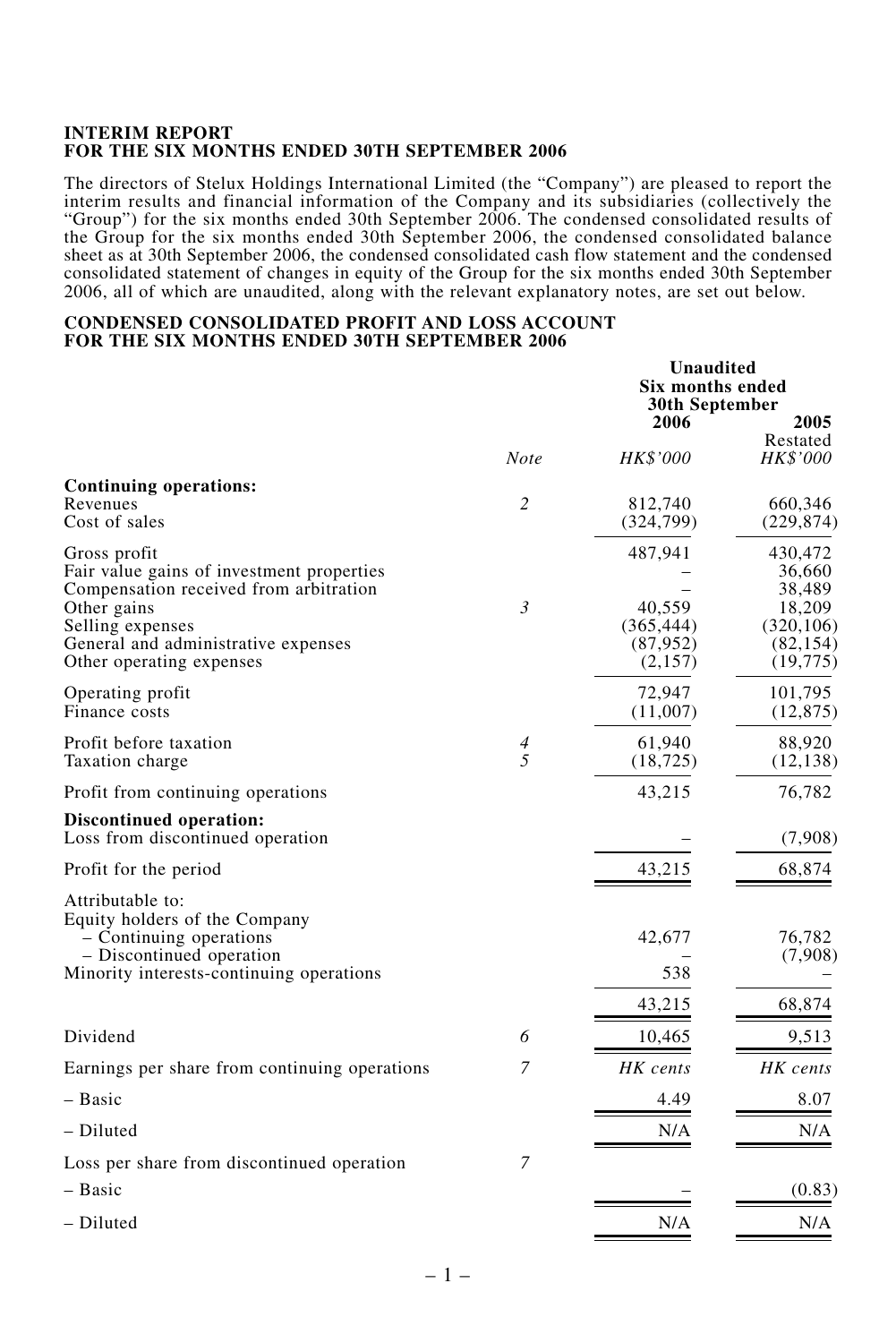#### **CONDENSED CONSOLIDATED BALANCE SHEET AT 30TH SEPTEMBER 2006 AND 31ST MARCH 2006**

|                                                            |      | Unaudited<br>30th September<br>2006 | 31st March<br>2006 |
|------------------------------------------------------------|------|-------------------------------------|--------------------|
|                                                            | Note | HK\$'000                            | <b>HK\$'000</b>    |
| <b>ASSETS</b>                                              |      |                                     |                    |
| <b>Non-current assets</b>                                  |      |                                     |                    |
| Property, plant and equipment                              | 8    | 178,874                             | 130,380            |
| Investment properties                                      | 8    | 34.648                              | 34,340             |
| Prepayment of lease premium                                | 8    | 146,518                             | 146,877            |
| Intangible assets                                          | 8    | 24,849                              | 22,036             |
| Deferred tax assets<br>Available-for-sale financial assets |      | 21,113                              | 21,840             |
|                                                            |      | 10,920                              | 10,920             |
|                                                            |      | 416,922                             | 366,393            |
| <b>Current assets</b>                                      |      |                                     |                    |
| <b>Stocks</b>                                              |      | 500,682                             | 456,827            |
| Debtors and prepayments                                    | 9    | 290,677                             | 303,926            |
| Financial assets at fair value through profit or loss      |      | 104                                 | 90,851             |
| Bank balances and cash                                     |      | 105,632                             | 142,858            |
|                                                            |      | 897,095                             | 994,462            |
| Total assets                                               |      | 1,314,017                           | 1,360,855          |
| <b>EOUITY</b>                                              |      |                                     |                    |
| Capital and reserves attributable to the equity holders    |      |                                     |                    |
| of the Company                                             |      |                                     |                    |
| Share capital                                              | 10   | 95,134                              | 95,134             |
| Reserves                                                   |      | 562,992                             | 525,873            |
| Declared interim/proposed final dividend                   |      | 10,465                              | 26,638             |
| Shareholders' funds                                        |      | 668,591                             | 647,645            |
| Minority interests                                         |      | 6,480                               | 6,777              |
|                                                            |      |                                     |                    |
| Total equity                                               |      | 675,071                             | 654,422            |
| <b>LIABILITIES</b>                                         |      |                                     |                    |
| <b>Non-current liabilities</b>                             |      |                                     |                    |
| Deferred tax liabilities                                   | 12   | 6,660<br>44,183                     | 3,486<br>35,976    |
| <b>Borrowings</b>                                          |      |                                     |                    |
|                                                            |      | 50,843                              | 39,462             |
| <b>Current liabilities</b>                                 |      |                                     |                    |
| Creditors and accruals                                     | 11   | 296,471                             | 311,120            |
| Taxation payable                                           |      | 31,466                              | 26,687             |
| Current portion of borrowings                              | 12   | 260,166                             | 329,164            |
|                                                            |      | 588,103                             | 666,971            |
| Total liabilities                                          |      | 638,946                             | 706,433            |
| Total equity and liabilities                               |      | 1,314,017                           | 1,360,855          |
| Net current assets                                         |      | 308,992                             | 327,491            |
| Total assets less current liabilities                      |      | 725,914                             | 693,884            |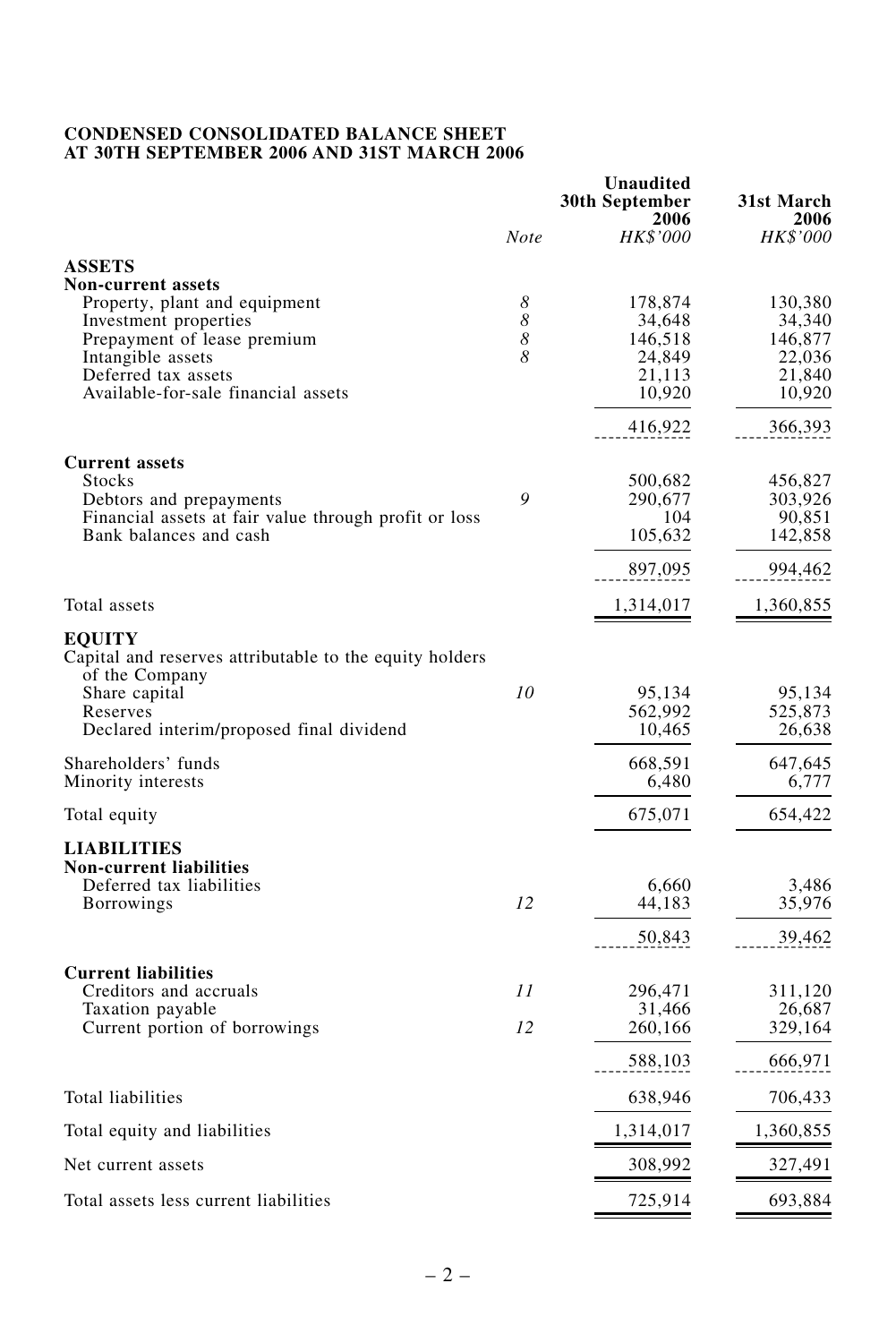# **CONDENSED CONSOLIDATED CASH FLOW STATEMENT FOR THE SIX MONTHS ENDED 30TH SEPTEMBER 2006**

|                                                          | <b>Unaudited</b><br><b>Six months ended</b><br>30th September |                    |  |
|----------------------------------------------------------|---------------------------------------------------------------|--------------------|--|
|                                                          | 2006<br>HK\$'000                                              | 2005<br>HK\$'000   |  |
| Net cash from operating activities                       | 3,868                                                         | 1,524              |  |
| Net cash from/(used in) investing activities             | 51,074                                                        | (105, 533)         |  |
| Net cash (used in)/from financing activities             | (81, 404)                                                     | 126,687            |  |
| Net (decrease)/increase in cash and cash equivalents     | (26, 462)                                                     | 22,678             |  |
| Cash and cash equivalents at 1st April                   | 115,977                                                       | 50,209             |  |
| Effect of foreign exchange rate changes                  | (414)                                                         | (5, 337)           |  |
| Cash and cash equivalents at 30th September              | 89,101                                                        | 67,550             |  |
| Analysis of the balances of cash and cash equivalents:   |                                                               |                    |  |
| Bank balances and cash – unrestricted<br>Bank overdrafts | 105,632<br>(16, 531)                                          | 80,480<br>(12,930) |  |
|                                                          | 89,101                                                        | 67,550             |  |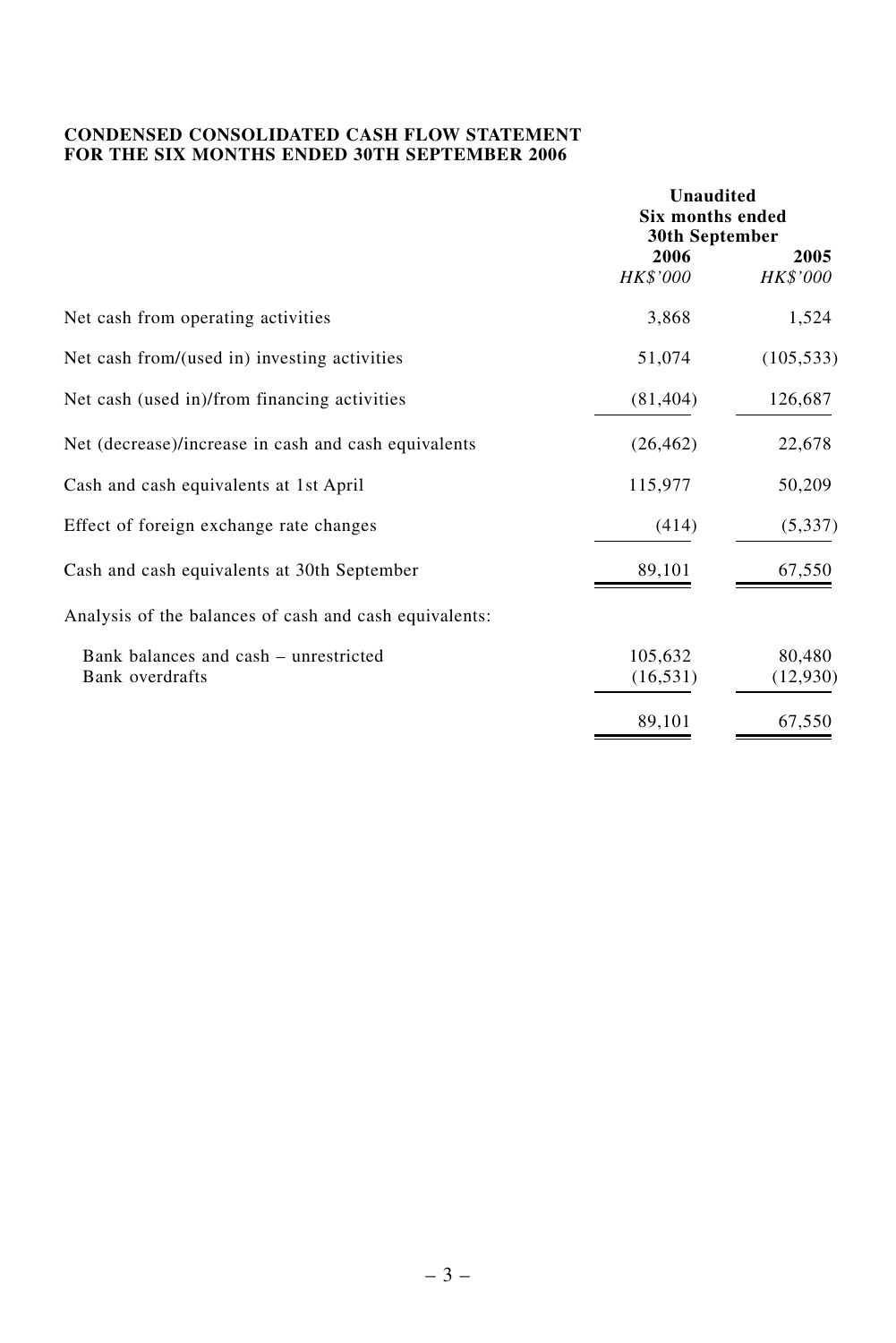# **CONDENSED CONSOLIDATED STATEMENT OF CHANGES IN EQUITY FOR THE SIX MONTHS ENDED 30TH SEPTEMBER 2006**

|                                              | Unaudited                           |                                     |                                                  |                                        |                                 |                                  |                   |
|----------------------------------------------|-------------------------------------|-------------------------------------|--------------------------------------------------|----------------------------------------|---------------------------------|----------------------------------|-------------------|
|                                              | <b>Share</b><br>capital<br>HK\$'000 | <b>Share</b><br>premium<br>HK\$'000 | Investment<br>revaluation<br>reserve<br>HK\$'000 | <b>Exchange</b><br>reserve<br>HK\$'000 | Retained<br>profits<br>HK\$'000 | Minority<br>interest<br>HK\$'000 | Total<br>HK\$'000 |
| At 1st April 2005                            |                                     |                                     |                                                  |                                        |                                 |                                  |                   |
| As previously reported                       | 95,134                              | 1,977                               |                                                  | (3,582)                                | 869,918                         | 2,494                            | 965,941           |
| Opening adjustment on<br>adoption of HKAS 39 |                                     |                                     | 7,201                                            |                                        |                                 |                                  | 7,201             |
| As restated                                  | 95,134                              | 1,977                               | 7,201                                            | (3,582)                                | 869,918                         | 2,494                            | 973,142           |
| Minority interest – acquisition              |                                     |                                     |                                                  |                                        |                                 |                                  |                   |
| of subsidiaries                              |                                     |                                     |                                                  |                                        |                                 | 3,873                            | 3,873             |
| Exchange difference                          |                                     |                                     |                                                  | (5,738)                                |                                 | (79)                             | (5,817)           |
| Profit for the period                        |                                     |                                     |                                                  |                                        | 68,874                          |                                  | 68,874            |
| Dividends paid                               |                                     |                                     |                                                  |                                        | (23, 784)                       |                                  | (23, 784)         |
| At 30th September 2005                       | 95,134                              | 1,977                               | 7,201                                            | (9,320)                                | 915,008                         | 6,288                            | 1,016,288         |
| At 1st April 2006                            | 95,134                              | 1,977                               | 6,621                                            | (4, 477)                               | 548,390                         | 6,777                            | 654,422           |
| Minority interest - increase in              |                                     |                                     |                                                  |                                        |                                 |                                  |                   |
| shareholdings of subsidiaries                |                                     |                                     |                                                  |                                        |                                 | (359)                            | (359)             |
| Exchange difference                          |                                     |                                     |                                                  | 4,907                                  |                                 | 61                               | 4,968             |
| Profit for the period                        |                                     |                                     |                                                  |                                        | 42,677                          | 538                              | 43,215            |
| Dividends paid                               |                                     |                                     |                                                  |                                        | (26, 638)                       | (537)                            | (27, 175)         |
| At 30th September 2006                       | 95,134                              | 1,977                               | 6,621                                            | 430                                    | 564,429                         | 6,480                            | 675,071           |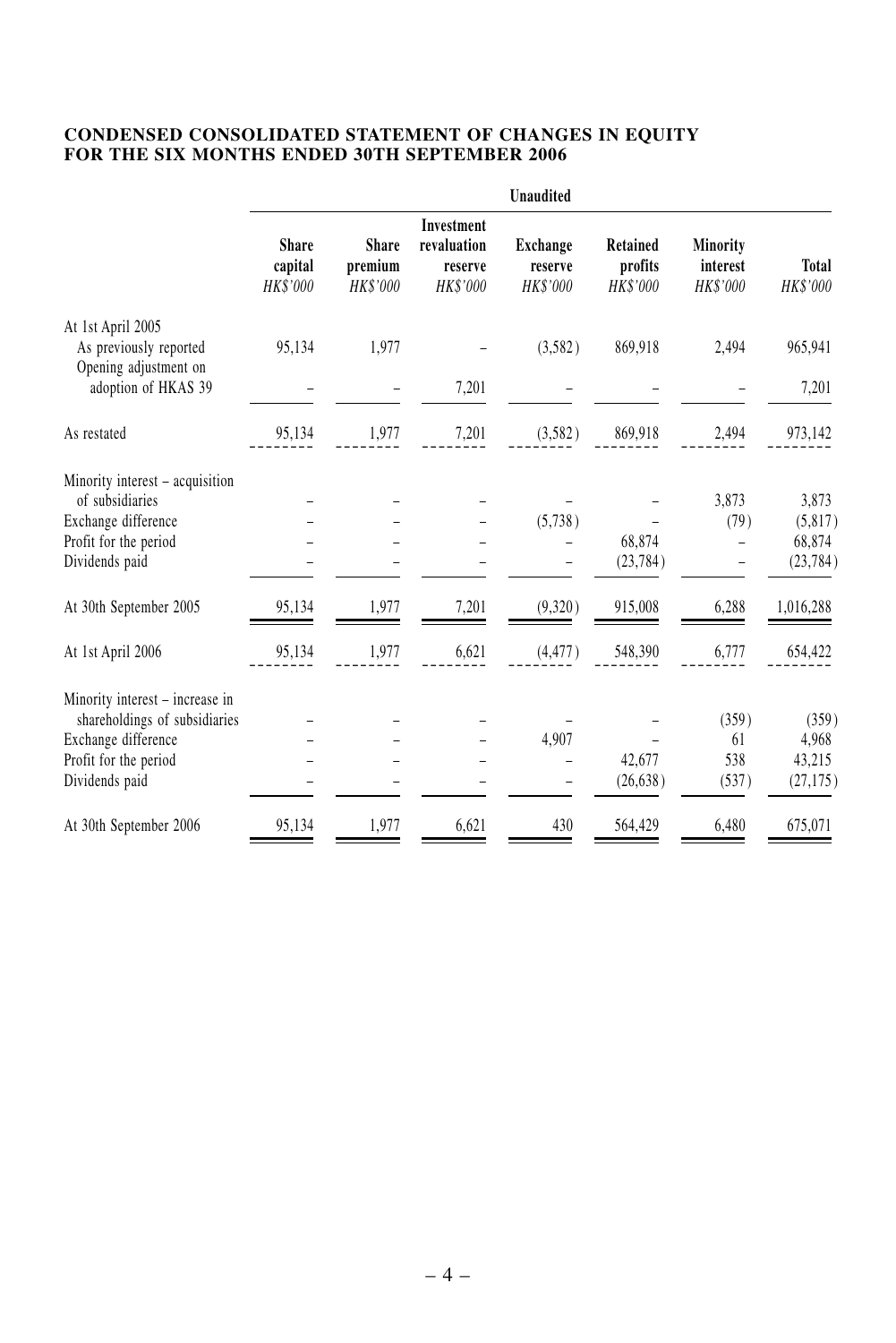### **NOTES TO CONDENSED CONSOLIDATED INTERIM FINANCIAL INFORMATION**

#### **1. Basis of preparation and accounting policies**

This unaudited condensed interim consolidated financial information has been prepared in accordance with Hong Kong Accounting Standard ("HKAS") 34 "Interim Financial Reporting" and other relevant HKASs and Interpretations, the Hong Kong Financial Reporting Standards ("HKFRSs") issued by the Hong Kong Institute of Certified Public Accountants, and the applicable requirements of Appendix 16 of the Rules Governing the Listing of Securities on The Stock Exchange of Hong Kong Limited (the "Stock Exchange").

The condensed interim consolidated financial information should be read in conjunction with the 2006 annual financial statements.

The accounting policies and methods of computation used in the preparation of these condensed interim consolidated financial information are consistent with those used in the annual financial statements for the year ended 31st March 2006 except for the adoption of new and revised HKASs and HKFRSs which are effective for accounting periods beginning on or after 1st April 2006 as set out below:

| HKAS 39 (Amendment)           | Cash flow hedges accounting for forecast intragroup transactions                                           |
|-------------------------------|------------------------------------------------------------------------------------------------------------|
| HKAS 39 (Amendment)           | The fair value option                                                                                      |
| HKAS 39 and HKFRS 4           | Financial guarantee contracts                                                                              |
| (Amendment)                   |                                                                                                            |
| HKFRS 6                       | Exploration for and evaluation of mineral resources                                                        |
| <b>HKFRS</b> Interpretation 4 | Determining whether an arrangement contains a lease                                                        |
| <b>HKFRS</b> Interpretation 5 | Rights to interests arising from decommissioning, restoration and<br>environmental rehabilitation funds    |
| <b>HKFRS</b> Interpretation 6 | Liabilities arising from participating in a specific market<br>- waste electrical and electronic equipment |

The adoption of the above new and revised accounting standards has no material impact on the Group's balance sheet and profit and loss account.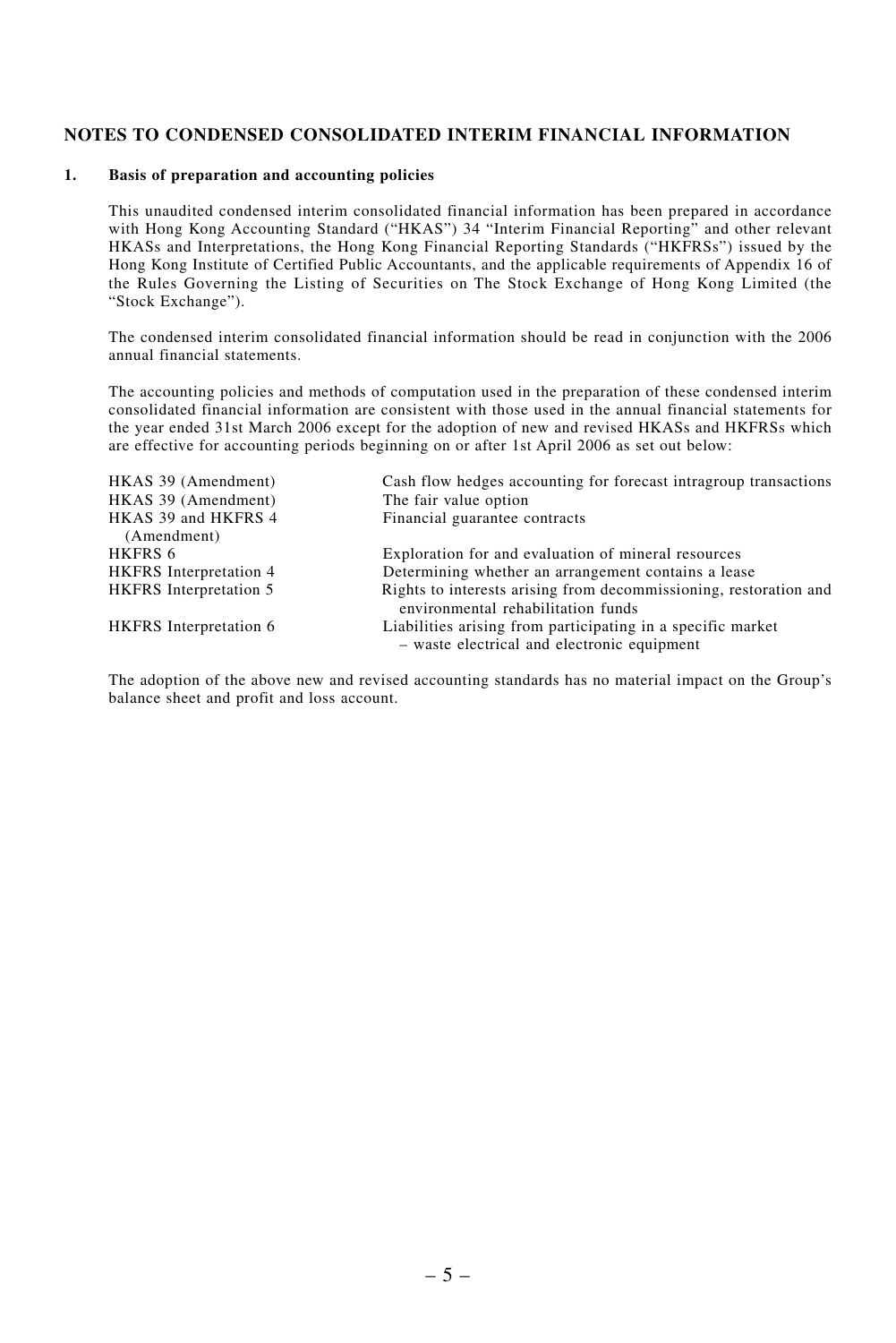# **2. Segment information**

*Primary reporting format – business segments*

|                        | Six months ended 30th September 2006 |                     |                             |                                  |                              |                       |                                |
|------------------------|--------------------------------------|---------------------|-----------------------------|----------------------------------|------------------------------|-----------------------|--------------------------------|
|                        | <b>Continuing operations</b>         |                     |                             | <b>Discontinued</b><br>operation |                              |                       |                                |
|                        | Retail and trading                   |                     |                             |                                  | <b>Retail and</b><br>trading |                       |                                |
|                        | Watch<br><b>HK\$'000</b>             | Optical<br>HK\$'000 | <b>Property</b><br>HK\$'000 | Sub-total<br><b>HK\$'000</b>     |                              | Hipo.fant<br>HK\$'000 | <b>Group Total</b><br>HK\$'000 |
| Revenues               |                                      |                     |                             |                                  |                              |                       |                                |
| Gross segment          | 513,662                              | 297,329             | 5,161                       | 816,152                          |                              | 816,152               |                                |
| Inter-segment          |                                      |                     | (3, 412)                    | (3, 412)                         |                              | (3, 412)              |                                |
|                        | 513,662                              | 297,329             | 1,749                       | 812,740                          |                              | 812,740               |                                |
| Segment results        | 30,425                               | 27,752              | 1,841                       | 60,018                           |                              | 60,018                |                                |
| Unallocated income     |                                      |                     |                             | 30,527                           |                              | 30,527                |                                |
| Net corporate expenses |                                      |                     |                             | (17, 598)                        |                              | (17, 598)             |                                |
| Operating profit       |                                      |                     |                             | 72,947                           |                              | 72,947                |                                |
| Finance costs          |                                      |                     |                             | (11,007)                         |                              | (11,007)              |                                |
| Profit before taxation |                                      |                     |                             | 61,940                           |                              | 61,940                |                                |
| Taxation charge        |                                      |                     |                             | (18, 725)                        |                              | (18, 725)             |                                |
| Profit after taxation  |                                      |                     |                             | 43,215                           |                              | 43,215                |                                |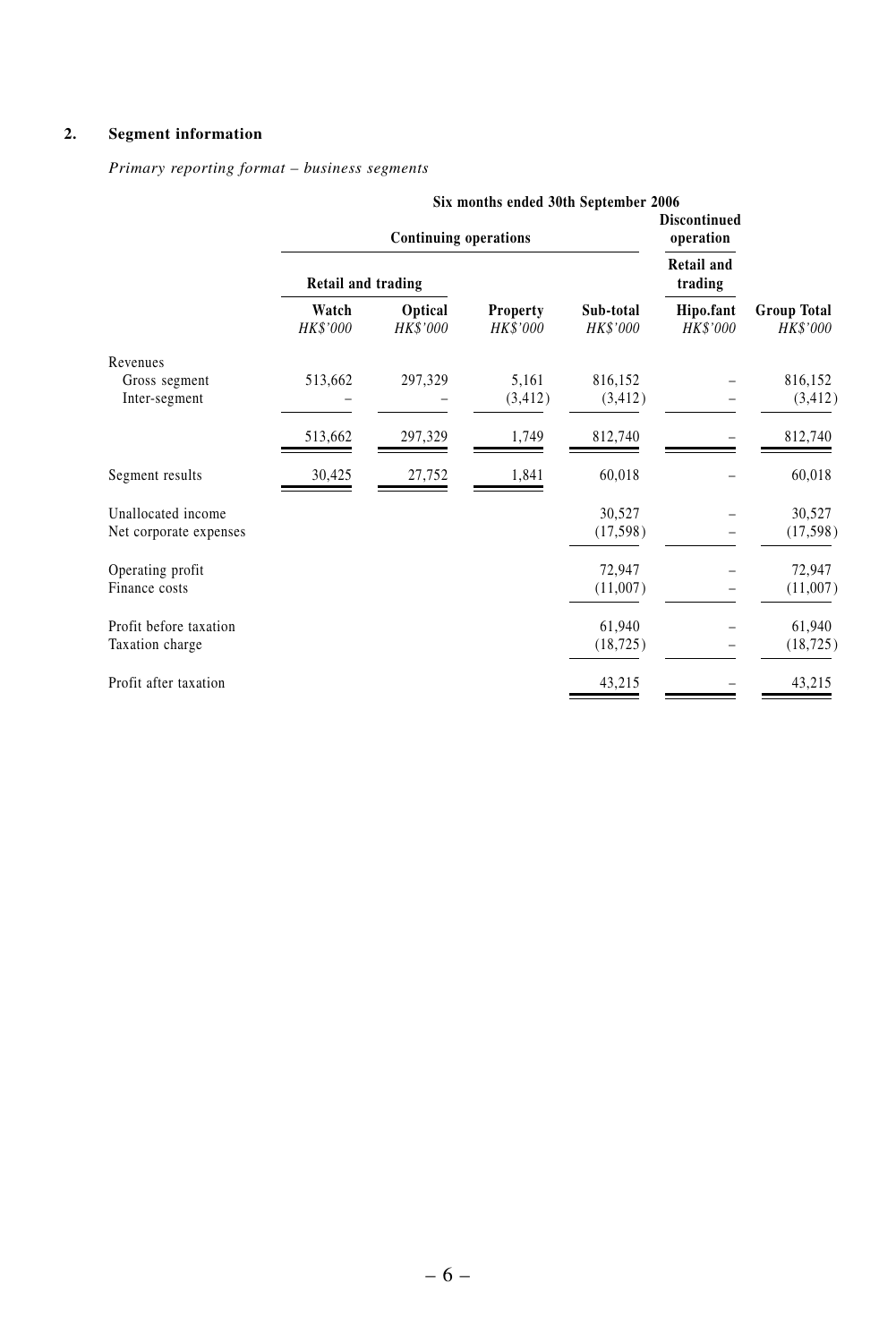# **2. Segment information** *(Continued)*

#### *Primary reporting format – business segments (Continued)*

|                               | Six months ended 30th September 2005 |                              |                             |                              |                                  |                                       |
|-------------------------------|--------------------------------------|------------------------------|-----------------------------|------------------------------|----------------------------------|---------------------------------------|
|                               |                                      | <b>Continuing operations</b> |                             |                              | <b>Discontinued</b><br>operation |                                       |
|                               | Retail and trading                   |                              |                             |                              | <b>Retail and</b><br>trading     |                                       |
|                               | Watch<br>HK\$'000                    | Optical<br><b>HK\$'000</b>   | <b>Property</b><br>HK\$'000 | Sub-total<br><b>HK\$'000</b> | Hipo.fant<br><b>HK\$'000</b>     | <b>Group Total</b><br><b>HK\$'000</b> |
| Revenues                      |                                      |                              |                             |                              |                                  |                                       |
| Gross segment                 | 414,387                              | 232,051                      | 19,348                      | 665,786                      | 40,979                           | 706,765                               |
| Inter-segment                 |                                      |                              | (5, 440)                    | (5, 440)                     |                                  | (5, 440)                              |
|                               | 414,387                              | 232,051                      | 13,908                      | 660,346                      | 40,979                           | 701,325                               |
| Segment results               | 9,038                                | 17,270                       | 87,333                      | 113,641                      | (7, 811)                         | 105,830                               |
| Unallocated income            |                                      |                              |                             | 8,069                        |                                  | 8,069                                 |
| Net corporate expenses        |                                      |                              |                             | (19, 915)                    |                                  | (19, 915)                             |
| Operating profit/(loss)       |                                      |                              |                             | 101,795                      | (7, 811)                         | 93,984                                |
| Finance costs                 |                                      |                              |                             | (12, 875)                    | (97)                             | (12, 972)                             |
| Profit/(Loss) before taxation |                                      |                              |                             | 88,920                       | (7,908)                          | 81,012                                |
| Taxation charge               |                                      |                              |                             | (12, 138)                    |                                  | (12, 138)                             |
| Profit/(Loss) after taxation  |                                      |                              |                             | 76,782                       | (7,908)                          | 68,874                                |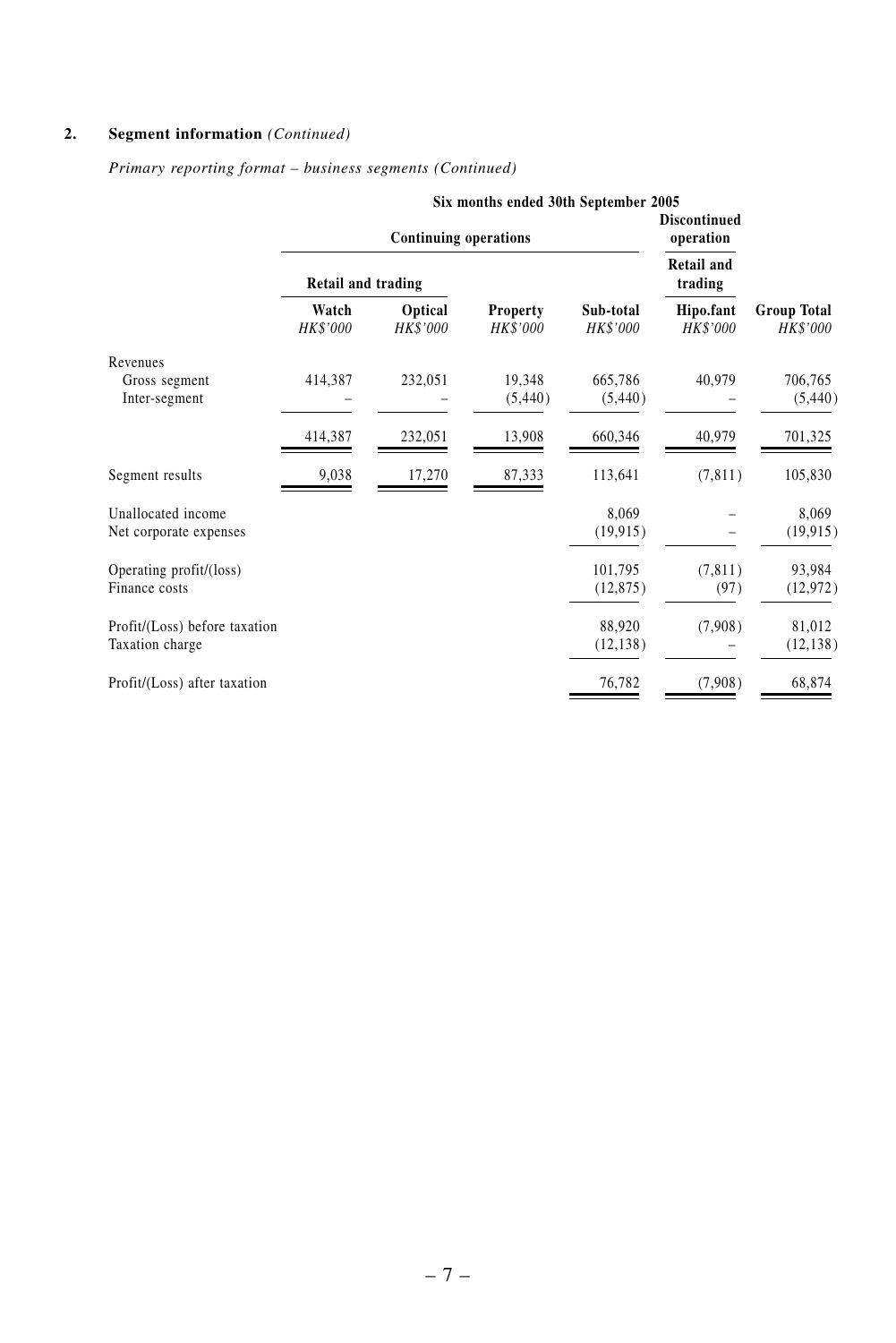#### **2. Segment information** *(Continued)*

#### *Secondary reporting format – geographical segments*

#### Continuing operations

|                              | Six months ended 30th September |                 |                        |                 |  |
|------------------------------|---------------------------------|-----------------|------------------------|-----------------|--|
|                              | Turnover                        |                 | <b>Segment Results</b> |                 |  |
|                              | 2006                            | 2005            | 2006                   | 2005            |  |
|                              | <b>HK\$'000</b>                 | <b>HK\$'000</b> | <b>HK\$'000</b>        | <b>HK\$'000</b> |  |
| Hong Kong                    | 449,948                         | 350,586         | 24,357                 | 97,026          |  |
| South East and Far East Asia | 313,101                         | 219,835         | 47.421                 | 14,056          |  |
| Europe                       | 7.369                           | 63.299          | (5, 153)               | 4.497           |  |
| North America                | 1.380                           | 5.315           | 491                    | 1.827           |  |
| Mainland China               | 40,942                          | 21.311          | (7,098)                | (3,765)         |  |
|                              | 812,740                         | 660,346         | 60,018                 | 113,641         |  |

#### Discontinued operation

|                              | Six months ended 30th September |                 |                        |                 |
|------------------------------|---------------------------------|-----------------|------------------------|-----------------|
|                              | <b>Turnover</b>                 |                 | <b>Segment Results</b> |                 |
|                              | 2006                            | 2005            | 2006                   | 2005            |
|                              | <b>HK\$'000</b>                 | <b>HK\$'000</b> | <b>HK\$'000</b>        | <b>HK\$'000</b> |
| Hong Kong                    |                                 | 36,980          |                        | (4, 428)        |
| South East and Far East Asia |                                 | 1.138           |                        | (503)           |
| Mainland China               |                                 | 2,861           |                        | (2,880)         |
|                              |                                 | 40,979          |                        | (7, 811)        |

#### **3. Other gains**

|                                                            |             | Six months ended<br>30th September |                 |
|------------------------------------------------------------|-------------|------------------------------------|-----------------|
|                                                            |             | 2006                               | 2005            |
|                                                            |             | <b>HK\$'000</b>                    | <b>HK\$'000</b> |
| Building management fee income                             |             | 1.433                              | 5,332           |
| Dividend income                                            |             | 1.381                              | $\overline{4}$  |
| Interest income                                            |             | 2.334                              | 2.668           |
| Gain on disposal of financial assets at fair value through |             |                                    |                 |
| profit or loss                                             | <b>Note</b> | 29,250                             |                 |
| Fair value gain on financial assets at fair value through  |             |                                    |                 |
| profit or loss                                             |             |                                    | 8,000           |
| <b>Sundries</b>                                            |             | 6,161                              | 2.205           |
|                                                            |             | 40.559                             | 18,209          |

*Note:* On 23rd August 2006, the Group disposed its entire holding of 30 million shares of a financial asset at fair value through profit or loss at HK\$4 per share, recording a gain of HK\$29,250,000 in the six months ended 30th September 2006.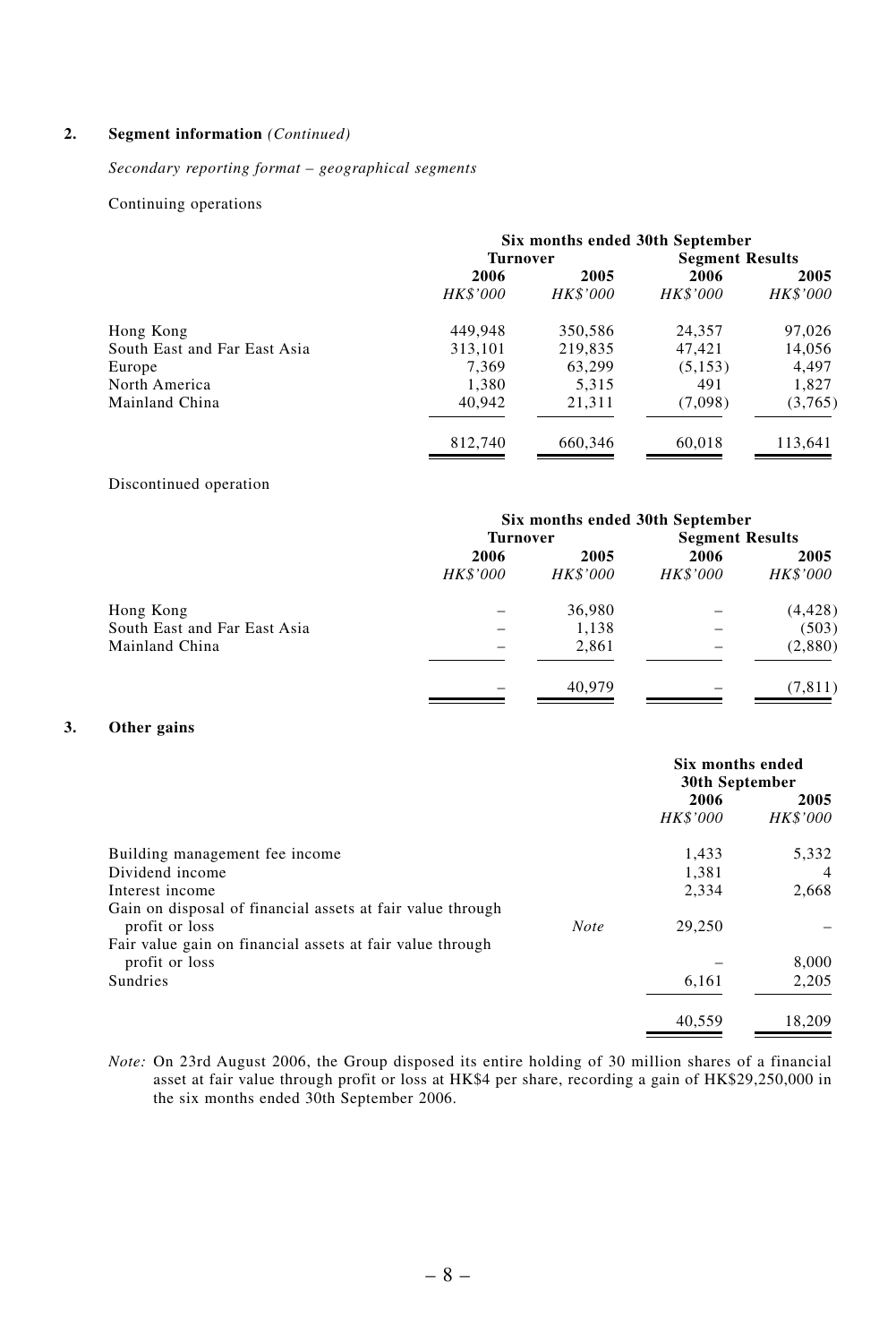# **4. Expenses by nature**

Expenses included in arriving at the profit/(loss) before taxation are analysed as follows:

|                                                   | <b>Six months ended</b><br>30th September |                 |  |
|---------------------------------------------------|-------------------------------------------|-----------------|--|
|                                                   | 2006                                      | 2005            |  |
|                                                   | <i>HK\$'000</i>                           | <b>HK\$'000</b> |  |
| Continuing operations:                            |                                           |                 |  |
| Depreciation                                      |                                           |                 |  |
| Owned property, plant and equipment               | 25,027                                    | 22,314          |  |
| Leased property, plant and equipment              | 243                                       | 185             |  |
| Amortisation of prepayment of lease premium       | 4.462                                     | 4,445           |  |
| Loss on disposal of property, plant and equipment | 411                                       | 225             |  |
| Write-down of stocks to net realisable value      | 1,588                                     | 2,902           |  |
| Reversal of stock write downs                     | (775)                                     | (4,670)         |  |
| Impairment of debtors and bad debts written off   | 800                                       | 1,090           |  |
| Discontinued operation:                           |                                           |                 |  |
| Depreciation                                      |                                           |                 |  |
| Owned property, plant and equipment               |                                           | 814             |  |
| Leased property, plant and equipment              |                                           | 35              |  |
| Loss on disposal of property, plant and equipment |                                           | 164             |  |
| Write-down of stocks to net realisable value      |                                           | 3,263           |  |
| Reversal of stock write downs                     |                                           | (7, 217)        |  |
|                                                   |                                           |                 |  |

#### **5. Taxation charge**

Hong Kong profits tax has been provided at the rate of 17.5% (2005: 17.5%) on the estimated assessable profits for the period less relief for available tax losses. Taxation on overseas profits has been calculated on the estimated assessable profits for the period at the rates of taxation prevailing in the territories in which the Group operates.

The amount of taxation charged to the consolidated profit and loss account represents:

|                                                  | Six months ended<br>30th September |                         |  |
|--------------------------------------------------|------------------------------------|-------------------------|--|
|                                                  | 2006<br><b>HK\$'000</b>            | 2005<br><b>HK\$'000</b> |  |
| Current taxation                                 |                                    |                         |  |
| Hong Kong profits tax                            | 5,227                              |                         |  |
| Overseas profits tax                             | 10.654                             | 4,009                   |  |
| (Over)/under provision in respect of prior years | (929)                              | 195                     |  |
|                                                  | 14,952                             | 4,204                   |  |
| Deferred taxation                                | 3,773                              | 7,934                   |  |
| Taxation charge                                  | 18,725                             | 12,138                  |  |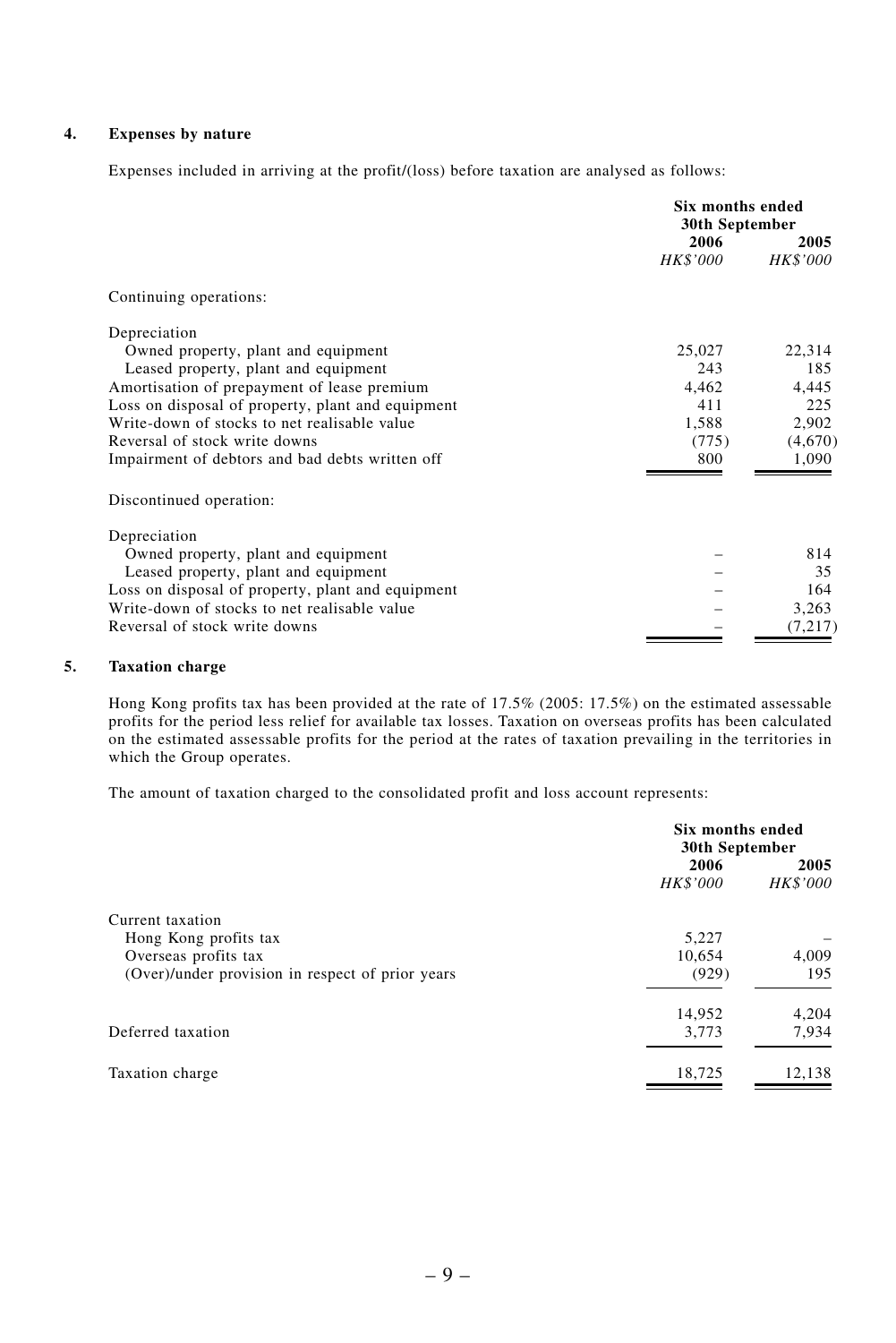# **6. Dividend**

|                                                  | Six months ended<br>30th September |                 |
|--------------------------------------------------|------------------------------------|-----------------|
|                                                  | 2006                               | 2005            |
|                                                  | <b>HK\$'000</b>                    | <b>HK\$'000</b> |
| Interim, declared, of HK\$0.011 (2005: HK\$0.01) |                                    |                 |
| per ordinary share                               | 10.465                             | 9.513           |

At a meeting held on 14th December 2006, the directors declared an interim dividend of HK\$0.011 per ordinary share. This dividend is not recognized as a liability at the balance sheet date, but will be reflected as an appropriation of retained earnings for the year ending 31st March 2007.

# **7. Earnings per share**

*Basic*

Basic earnings/(loss) per share is calculated by dividing the Group's profit/(loss) attributable to equity holders by the weighted average number of ordinary shares in issue during the period.

|                                                                                        | Six months ended<br>30th September<br>2006<br>2005 |         |
|----------------------------------------------------------------------------------------|----------------------------------------------------|---------|
| Weighted average number of ordinary shares in issue (thousands)                        | 951,340                                            | 951,340 |
| Group's profit from continuing operations attributable to equity holders<br>(HK\$'000) | 42,677                                             | 76,782  |
| Basic earnings per share from continuing operation<br>(HK cents per share)             | 4.49                                               | 8.07    |
| Loss from discontinued operation attributable to equity holders<br>(HK\$'000)          |                                                    | (7,908) |
| Basic loss per share from discontinued operation<br>(HK cents per share)               |                                                    | (0.83)  |

#### *Diluted*

The diluted earnings/(loss) per share is calculated by dividing the Group's profit/(loss) attributable to equity holders by the weighted average number of ordinary shares which is adjusted for the weighted average number of shares deemed to be issued at no consideration if all outstanding options had been exercised. There were no potential ordinary shares as at 30th September 2006 and 2005.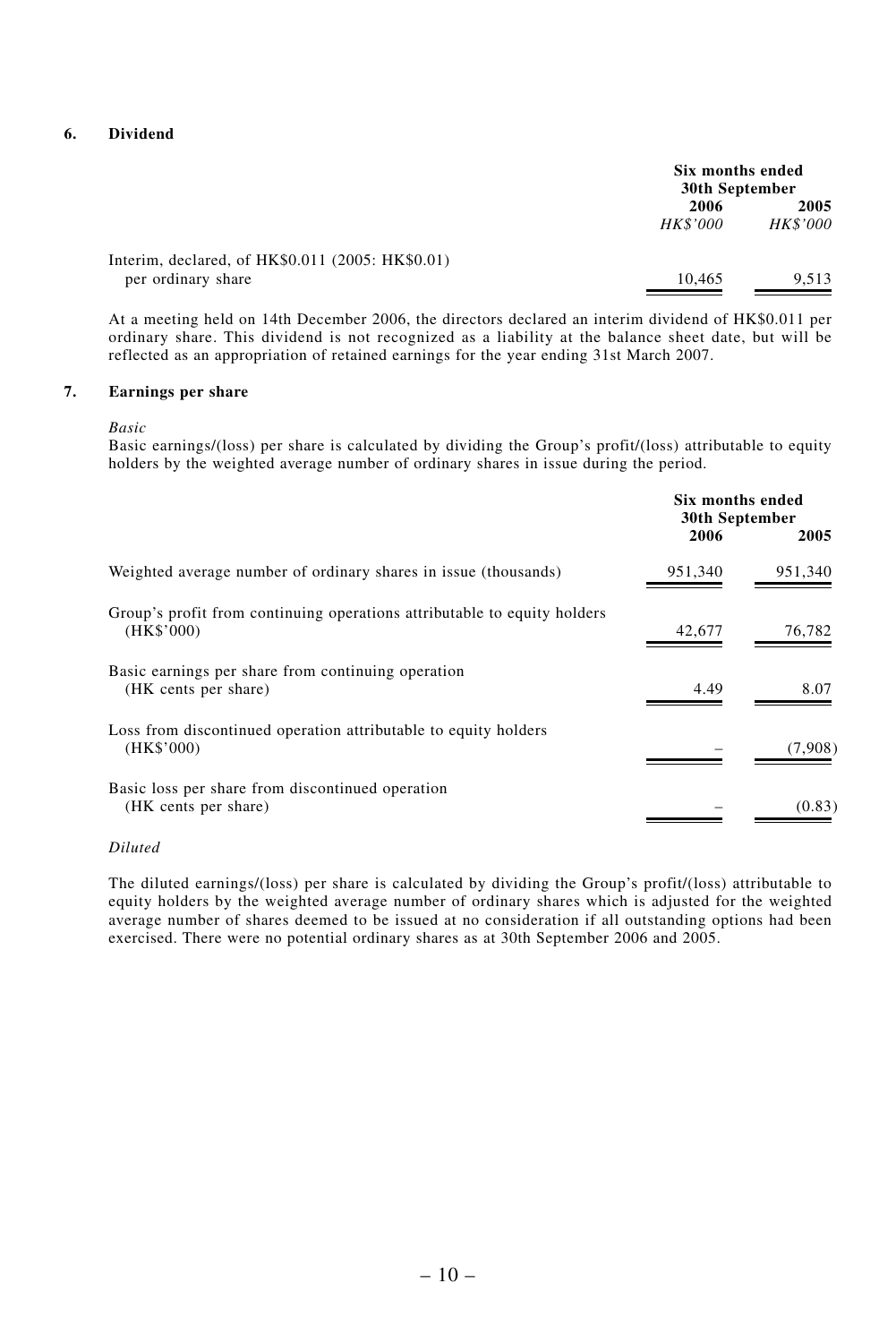# **8. Capital expenditure**

|                                                   | Goodwill<br>HK\$'000 | <b>Trademarks</b><br>and licences<br><b>HK\$'000</b> | <b>Total</b><br>intangible<br>assets<br>HK\$'000 | Property,<br>plant and<br>equipment<br>HK\$'000 | Investment<br>properties<br><b>HK\$'000</b> | Prepayment<br>of lease<br>premium<br>HK\$'000 |
|---------------------------------------------------|----------------------|------------------------------------------------------|--------------------------------------------------|-------------------------------------------------|---------------------------------------------|-----------------------------------------------|
| Opening net book amount<br>as at 1st April 2006   | 5,315                | 16,721                                               | 22,036                                           | 130,380                                         | 34,340                                      | 146,877                                       |
| <b>Additions</b>                                  |                      |                                                      |                                                  | 70,988                                          |                                             | 1,492                                         |
| Increase in shareholdings of                      |                      |                                                      |                                                  |                                                 |                                             |                                               |
| subsidiaries                                      | 2,819                |                                                      | 2.819                                            |                                                 |                                             |                                               |
| Exchange differences                              |                      | (6)                                                  | (6)                                              | 3,238                                           | 308                                         | 2,611                                         |
| Disposals                                         |                      |                                                      |                                                  | (462)                                           |                                             |                                               |
| Depreciation/amortisation                         |                      |                                                      |                                                  | (25,270)                                        |                                             | (4, 462)                                      |
| Closing net book amount                           |                      |                                                      |                                                  |                                                 |                                             |                                               |
| as at 30th September 2006                         | 8,134                | 16,715                                               | 24,849                                           | 178,874                                         | 34,648                                      | 146,518                                       |
| Opening net book amount                           |                      |                                                      |                                                  |                                                 |                                             |                                               |
| as at 1st April 2005                              |                      | 17,052                                               | 17,052                                           | 154,670                                         | 712,350                                     | 162,830                                       |
| Acquisition of subsidiary                         |                      |                                                      |                                                  | 3,107                                           | 9,960                                       |                                               |
| <b>Additions</b>                                  | 4,231                |                                                      | 4,231                                            | 27,242                                          |                                             | 10,415                                        |
| Exchange differences                              |                      | (19)                                                 | (19)                                             | (3,068)                                         |                                             | (3,078)                                       |
| Disposals                                         |                      |                                                      | ۳                                                | (389)                                           |                                             | (291)                                         |
| Depreciation/amortisation                         |                      |                                                      |                                                  | (23, 348)                                       |                                             | (4, 445)                                      |
| Fair value gains                                  |                      |                                                      |                                                  |                                                 | 36,660                                      |                                               |
| Reversal of impairment                            |                      |                                                      |                                                  | 257                                             |                                             |                                               |
| Closing net book amount                           |                      |                                                      |                                                  |                                                 |                                             |                                               |
| as at 30th September 2005                         | 4,231                | 17,033                                               | 21,264                                           | 158,471                                         | 758,970                                     | 165,431                                       |
|                                                   |                      |                                                      |                                                  |                                                 |                                             |                                               |
| Additions                                         | 1,084                | (312)                                                | 772                                              | 36,061                                          | 456                                         | 166<br>3,427                                  |
| Exchange differences<br>Disposals of subsidiaries |                      |                                                      |                                                  | 2,181<br>(36, 346)                              | (746, 200)                                  | (17, 849)                                     |
| Disposals                                         |                      |                                                      |                                                  | (1,661)                                         | (450)                                       | (5)                                           |
| Depreciation/amortisation                         |                      |                                                      |                                                  | (28, 326)                                       |                                             | (4,293)                                       |
| Fair value gains                                  |                      |                                                      |                                                  |                                                 | 21,564                                      |                                               |
|                                                   |                      |                                                      |                                                  |                                                 |                                             |                                               |
| Closing net book amount                           |                      |                                                      |                                                  |                                                 |                                             |                                               |
| as at 31st March 2006                             | 5,315                | 16,721                                               | 22,036                                           | 130,380                                         | 34,340                                      | 146,877                                       |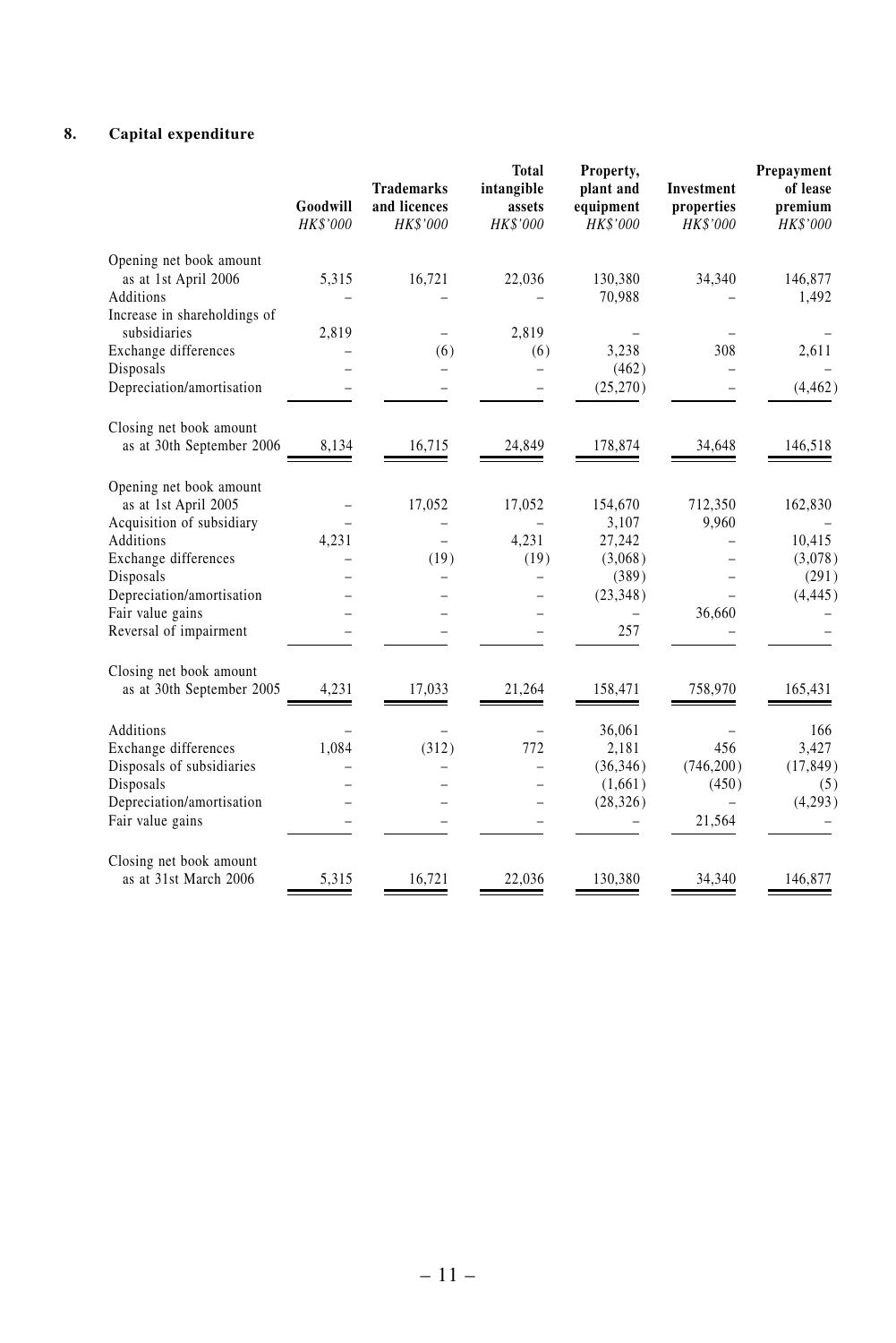#### **9. Debtors and prepayments**

The Group allows an average credit period of 60 days to its trade debtors. Included in debtors and prepayments are trade debtors (net of impairment of debtors) with the following aging analysis:

|                                                                | 30th September<br>2006 | 31st March<br>2006                     |
|----------------------------------------------------------------|------------------------|----------------------------------------|
|                                                                | HK\$'000               | <b>HK\$'000</b>                        |
| Trade debtors                                                  |                        |                                        |
| Below 60 days                                                  | 54,933                 | 86,340                                 |
| Over 60 days                                                   | 13,721                 | 15,098                                 |
|                                                                | 68,654                 | 101,438                                |
| Deposits, prepayments and other debtors                        | 222,023                | 202,488                                |
|                                                                | 290,677                | 303,926                                |
| Share capital                                                  |                        |                                        |
|                                                                |                        | Number of<br>shares of<br>HK\$0.1 each |
| Issued and fully paid:                                         |                        |                                        |
| At 30th September 2005, 1st April 2006 and 30th September 2006 |                        | 951,340,023                            |

*Note:*

**10.** 

No share options were exercised, granted or lapsed during the six months ended 30th September 2006 and the year ended 31st March 2006.

#### **11. Creditors and accruals**

Included in creditors and accruals are trade creditors with the following aging analysis:

|                              | 30th September<br>2006 | 31st March<br>2006 |
|------------------------------|------------------------|--------------------|
|                              | HK\$'000               | HK\$'000           |
| Trade creditors              |                        |                    |
| Below 60 days                | 103,810                | 110,359            |
| Over 60 days                 | 52,021                 | 34,606             |
|                              | 155,831                | 144,965            |
| Other creditors and accruals | 140,640                | 166,155            |
|                              | 296,471                | 311,120            |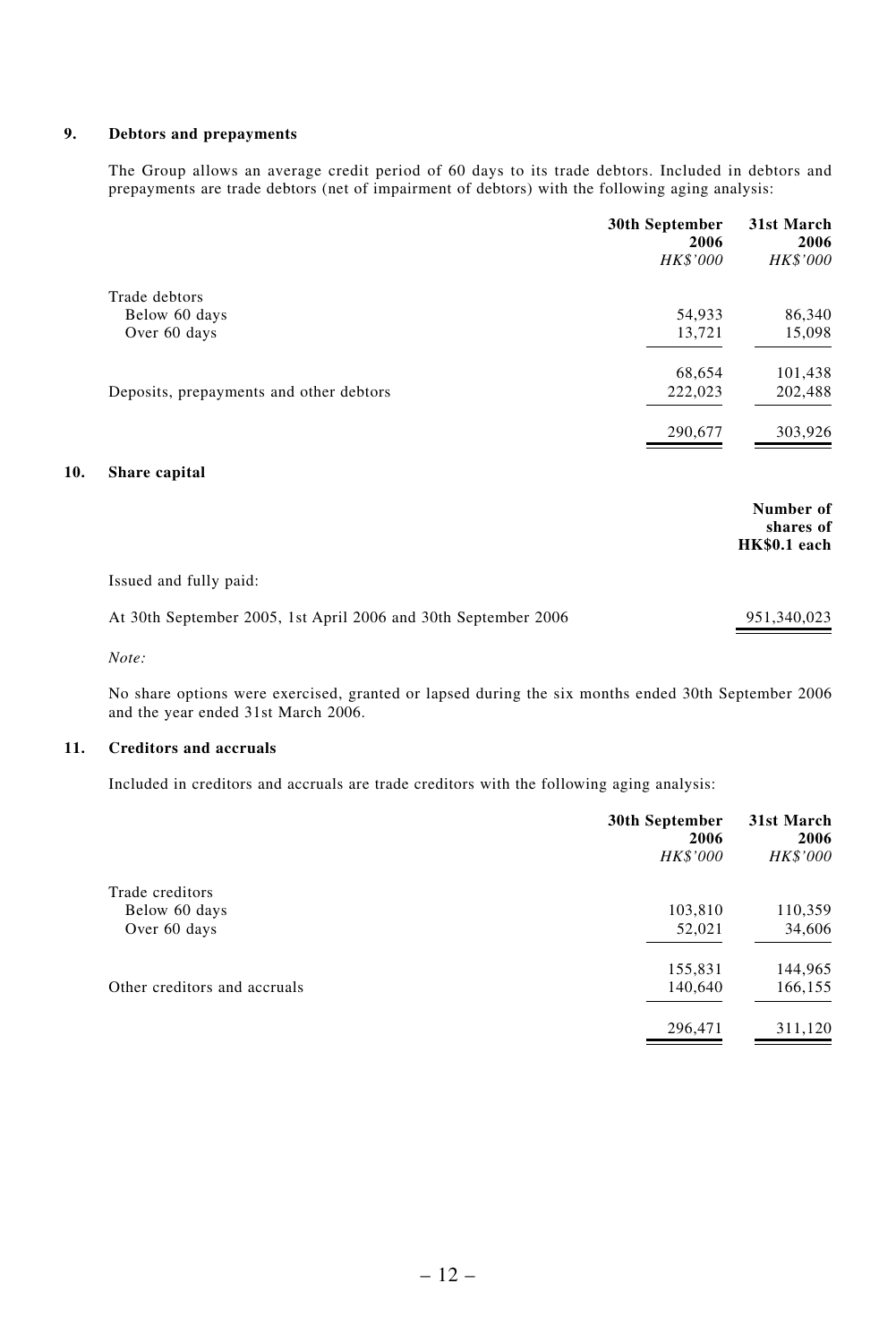#### **12. Borrowings**

| 30th September   |                 | 31st March<br>2006 |  |
|------------------|-----------------|--------------------|--|
| <b>Note</b>      | <b>HK\$'000</b> | <b>HK\$'000</b>    |  |
| $\left(a\right)$ | 287,679         | 321,674            |  |
| (b)              | 15,628          | 42,278             |  |
| (c)              | 1,042           | 1,188              |  |
|                  | 304,349         | 365,140            |  |
|                  | (260, 166)      | (329, 164)         |  |
|                  | 44.183          | 35,976             |  |
|                  |                 | 2006               |  |

*Notes:*

# (a) Bank loans and overdrafts

|           | 30th September<br>2006<br><b>HK\$'000</b> | 31st March<br>2006<br><b>HK\$'000</b> |
|-----------|-------------------------------------------|---------------------------------------|
| Secured   | 151,772                                   | 309,376                               |
| Unsecured | 135,907                                   | 12,298                                |
|           | 287,679                                   | 321,674                               |

|                                                    | 30th September<br>2006<br><b>HK\$'000</b> | 31st March<br>2006<br><b>HK\$'000</b> |
|----------------------------------------------------|-------------------------------------------|---------------------------------------|
| The long term bank loans are repayable as follows: |                                           |                                       |
| Not exceeding one year                             | 9.230                                     | 8.927                                 |
| More than one year, but not exceeding two years    | 8.812                                     | 7.219                                 |
| More than two years, but not exceeding five years  | 17,772                                    | 15,074                                |
| More than five years                               | 16,924                                    | 12,996                                |
|                                                    | 52,738                                    | 44,216                                |

(b) The loans from related companies are unsecured, bear interest at prime rate less 2% and are obliged to be fully repaid on 31st March 2007.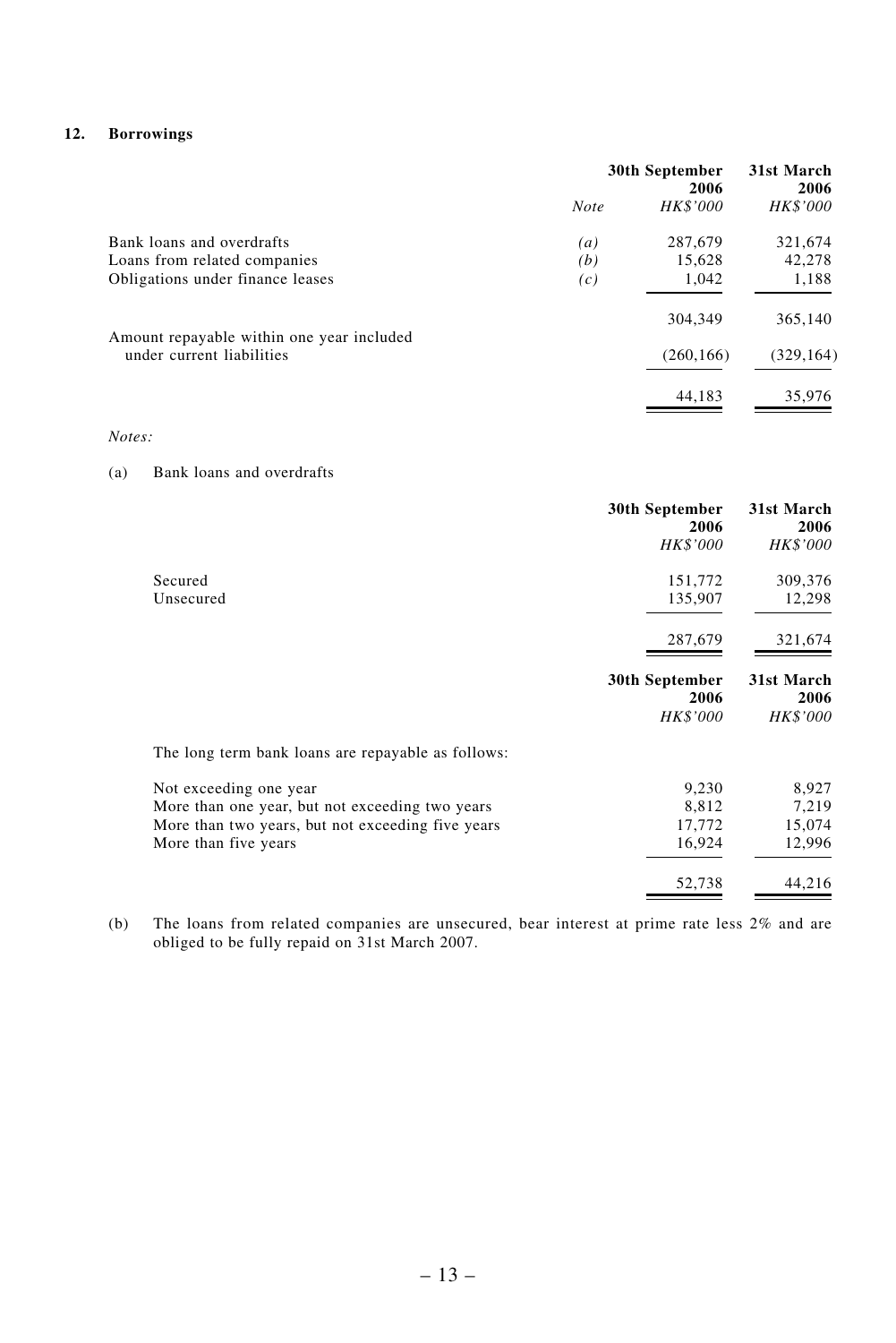## **12. Borrowings** *(Continued)*

#### *Notes: (Continued)*

(c) The obligations under finance leases are payable as follows:

|     |                                                               | 30th September<br>2006<br>HK\$'000 | 31st March<br>2006<br>HK\$'000 |
|-----|---------------------------------------------------------------|------------------------------------|--------------------------------|
|     | Not exceeding one year                                        | 412                                | 555                            |
|     | More than one year, but not exceeding two years               | 287                                | 352                            |
|     | More than two years, but not exceeding five years             | 457                                | 419                            |
|     |                                                               | 1,156                              | 1,326                          |
|     | Future finance charges on finance leases                      | (114)                              | (138)                          |
|     | Present value of finance lease liabilities                    | 1,042                              | 1,188                          |
|     | The present value of finance lease liabilities is as follows: |                                    |                                |
|     | Not exceeding one year                                        | 367                                | 503                            |
|     | More than one year, but not exceeding two years               | 250                                | 304                            |
|     | More than two years, but not exceeding five years             | 425                                | 381                            |
|     |                                                               | 1,042                              | 1,188                          |
| 13. | <b>Commitments</b>                                            |                                    |                                |
|     |                                                               | 30th September<br>2006             | 31st March<br>2006             |
|     |                                                               | <b>HK\$'000</b>                    | <i>HK\$'000</i>                |

| Capital commitments for property, plant and equipment: |     |
|--------------------------------------------------------|-----|
| Contracted but not provided for                        | 842 |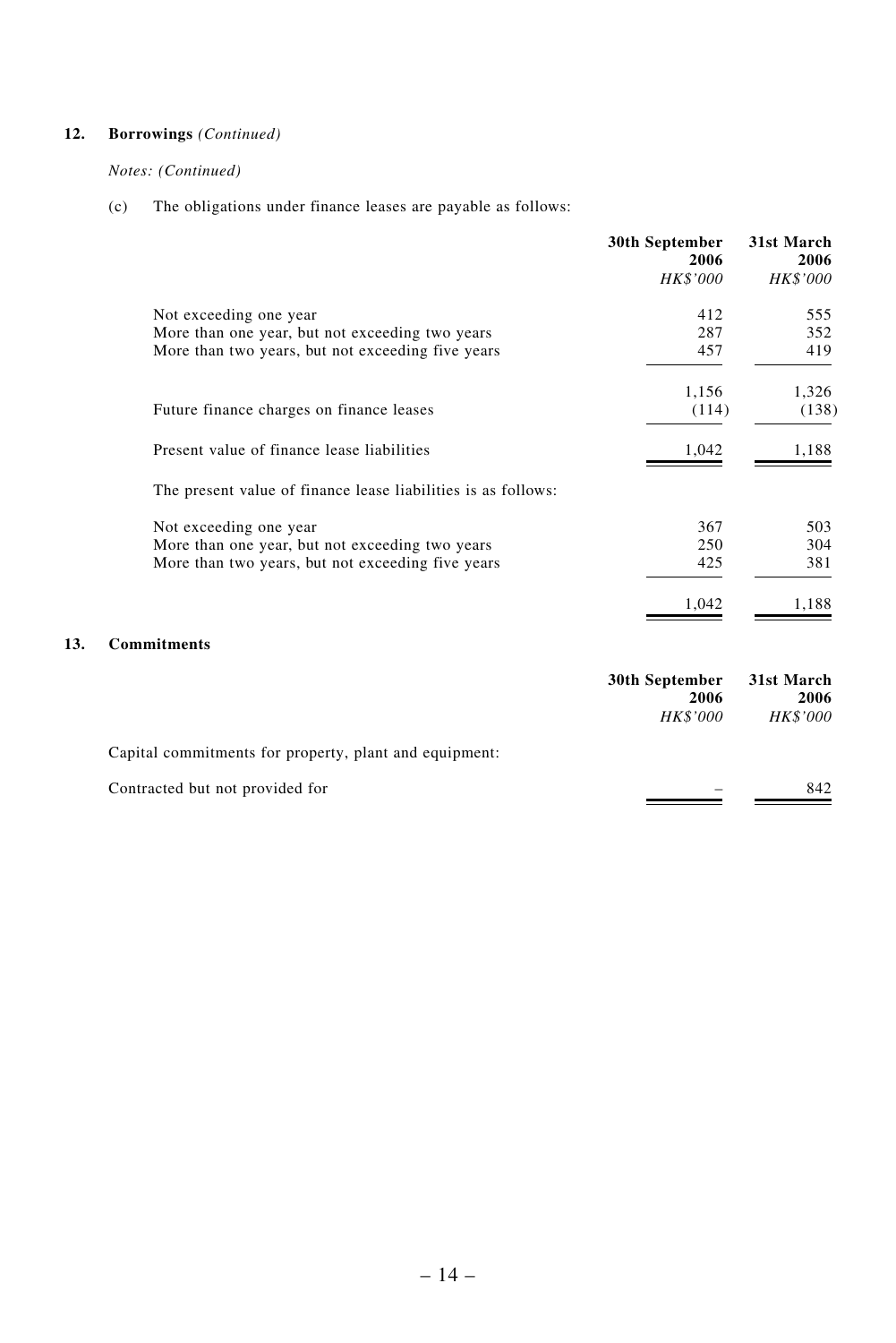#### **14. Related party transactions**

The Group is controlled by the estate of Mr. Wong Chue Meng. It is interested in approximately 60% of the issued share capital of the Company. The ultimate holding company of the Group is Yee Hing Company Limited (incorporated in Hong Kong). The estate of Mr. Wong Chue Meng has controlling interest in Yee Hing Company Limited ("Yee Hing") and Mengiwa Private Limited.

The following is a summary of the significant related party transactions carried out in the normal course of the Group's business:

*(i) Sales of goods and services/advances to related companies*

|                                                    | Six months ended<br>30th September |                 |  |
|----------------------------------------------------|------------------------------------|-----------------|--|
|                                                    | 2006                               | 2005            |  |
|                                                    | <b>HK\$'000</b>                    | <b>HK\$'000</b> |  |
| Rental income received and receivable from related |                                    |                 |  |
| companies (note 1)                                 |                                    | 810             |  |
| Interest income from a related company (note 2)    | 917                                | 1.664           |  |
| Property management service income (note 3)        | 1.020                              |                 |  |

- *Note 1:* On 14th August 2001, Mengiwa Property Investment Limited ("Mengiwa") (previously known as Stelux Holdings Limited), a former wholly owned subsidiary company of the Company, entered into lease agreements with Yee Hing and International Optical Manufacturing, a 60% owned subsidiary company of Yee Hing for the lease of office premises at Stelux House for a period of up to three years expired on 14th August 2004 at a monthly rental of HK\$55,900 and HK\$95,040 respectively. The leases were renewed on 9th August 2004 for lease terms expiring on 31st March 2007 at a monthly rental of HK\$49,450 and HK\$85,536 respectively. The Group has no such rental income since the disposal of Mengiwa on 30th March 2006.
- *Note 2:* Interest income is charged at 3% per annum on the balance owed by Bangkok Land Public Company Limited, in which the estate of Mr. Wong Chue Meng is a substantial shareholder and is repayable on demand.
- *Note 3:* Stelux Properties Agency Limited, a wholly-owned subsidiary of the Group entered into an agreement ("Services Agreement") with Mengiwa, a wholly-owned subsidiary company of Yee Hing since 30th March 2006 for the provision of the following services ("Services"):
	- (a) Contract administration with respect to contracts entered into between Mengiwa and third parties from time to time;
	- (b) property agency liasion and tenancy management;
	- (c) management of the property manager of Stelux House; and
	- (d) other miscellaneous administrative services.

Duration of the Services Agreement is from 30th March 2006 to 31st March 2008. The fee was agreed at HK\$170,000 per calendar month in the first year during the duration of the Service Agreement.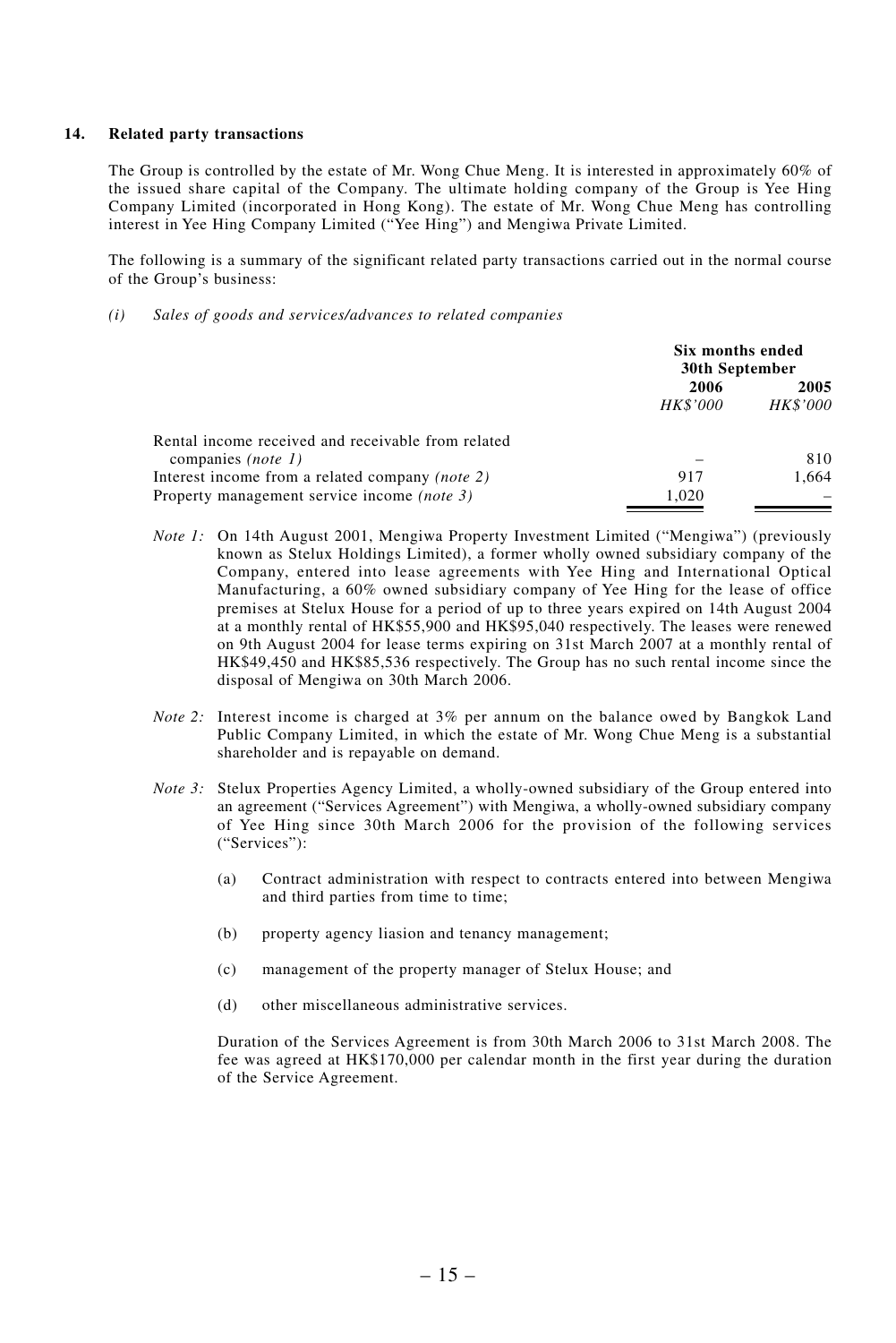#### **14. Related party transactions** *(Continued)*

*(ii) Purchases of goods and services/advances from related companies*

|                                                     | Six months ended<br>30th September                 |        |
|-----------------------------------------------------|----------------------------------------------------|--------|
|                                                     | 2006<br>2005<br><b>HK\$'000</b><br><b>HK\$'000</b> |        |
| Purchases of goods from related companies           |                                                    |        |
| - Related companies                                 | 4.848                                              | 2.797  |
| $-$ Subsidiaries <i>(note a)</i>                    |                                                    | 24,131 |
| Interest expense to a related company               | 1,498                                              | 30     |
| Interest expense to a shareholder                   |                                                    | 50     |
| Interest expense to directors                       |                                                    | 8      |
| Rental expense to related companies <i>(note b)</i> | 3.450                                              | 88     |

*Notes:*

- (a) Thong Sia Company (Singapore) Private Limited, Thong Sia Watch Company Limited and Thong Sia Sdn Bhd were acquired by the Group on 30th September 2005 and have become subsidiaries of the Group since then.
- (b) On 20th July, 2005, Thong Sia Watch Company Limted, as tenant has entered into a tenancy agreement with Thong Sia Investment Company Limited, a company controlled by certain substantial shareholders, for the lease of office premises and service centre for a period of 3 years from 1st July 2005 up to and including 30th June 2008 at a monthly rental of HK\$119,080. This transaction ceased in November 2005.

On 3rd August 2005, Thong Sia Company (Singapore) Ptd Limited, as tenant has entered into a tenancy agreement with Mengiwa Pte Ltd. for the lease of office premises and showroom in Singapore for a period of 3 years from 1st July 2005 up to and including 30th June 2008 at a monthly rental of HK\$168,000.

In addition, the Group entered into tenancy agreements with Mengiwa, the landlord of Stelux House, to lease certain units and carparking spaces in Stelux House for the period from 30th March 2006 to 31st March 2008 at an aggregated monthly rental of HK\$373,000.

*(iii) Period/year-end balances arising from rental income, interest income and purchases of goods*

|                                                    | 30th September<br>2006<br><b>HK\$'000</b> | 31st March<br>2006<br><b>HK\$'000</b> |
|----------------------------------------------------|-------------------------------------------|---------------------------------------|
| Rent receivable from related companies             |                                           | 476                                   |
| Interest receivable from a related company         | 34.528                                    | 33.610                                |
| Trading balances receivable from a related company |                                           | 3.973                                 |
| Trading balances payable to related companies      | 9.430                                     | 2,030                                 |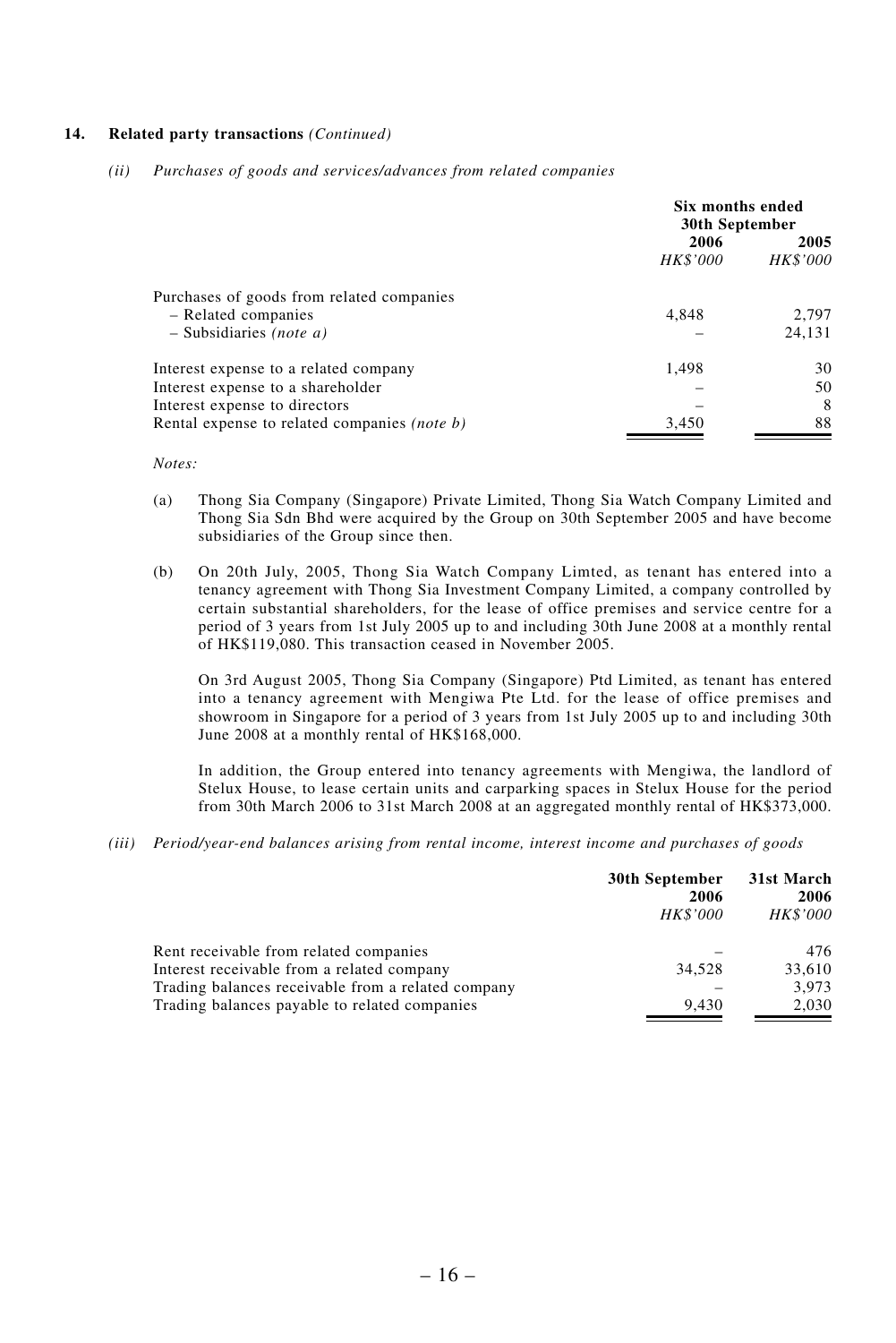#### **14. Related party transactions** *(Continued)*

*(iv) Key management compensation*

|                                                                             | Six months ended<br>30th September |                         |
|-----------------------------------------------------------------------------|------------------------------------|-------------------------|
|                                                                             | 2006<br><b>HK\$'000</b>            | 2005<br><b>HK\$'000</b> |
| Salaries and other short-term employee benefits<br>Other long-term benefits | 7,818<br>152                       | 11,525<br>115           |
|                                                                             | 7.970                              | 11.640                  |

# **MANAGEMENT DISCUSSION AND ANALYSIS**

# **REVIEW OF GROUP OPERATIONS**

For the first six months ended 30th September 2006, the Group announces a net contribution to its shareholders of HK\$42.7 million after tax and minority interests. During the same period last year, the Group announced a net profit of HK\$68.8 million which included two major sources of non-recurring income. For the first six months of this financial year, the Group's watch and optical businesses reported a growth in profits. Group turnover was up 16% compared to last year from HK\$701 million (restated) to HK\$813 million.

The Directors have proposed that an interim dividend of HK\$0.011 per share, representing an increase of 10% compared to the first six months ended 30th September 2005, be payable to its shareholders.

# **WATCH RETAIL BUSINESS**

The Group's watch retail business comprising of "City Chain", "Moments" and "Genie" generally returned a better performance compared to the same period last year, with a year on year increase in turnover of 16%. Profits before tax for this sector was HK\$18 million compared to a loss of nearly HK\$3 million during the same time last year.

Our operations in Singapore, Malaysia and Thailand returned stellar performances in all instances, vastly improved compared to last year. There was an overall increase in turnover of 21% and profits of almost HK\$20 million compared to profits of HK\$3.9 million last year. Without accounting for foreign exchange gains, our Thai, Malaysian and Singapore operations alone reported an average year on year growth in profits of 75%. We are confident that all these operations will continue to report good results for the second half of the financial year.

Our Hong Kong and Macau operations reported a gain in turnover up by 8% from last year returning a profit of HK\$4.2 million compared to breakeven results last year. Turnover growth in Macau was very satisfactory but turnover growth in Hong Kong was less than expected. Heavy reliance on mainland solo visitors, (with a drop in arrivals reported during the period under review), impacted on Hong Kong's turnover growth. We expect the performance of our Macau operations to continue its good performance for the rest of the year. In view of resurgent local consumption sentiment, we expect our Hong Kong operations to catch up in the second half of the financial year.

Operations in the Mainland returned a significantly improved turnover up by 108% compared to the corresponding period last year. However, due to high setting up costs, losses widened from last year. We expect results to improve when critical mass is reached within one to two years and are confident that this segment will become a profit contributor.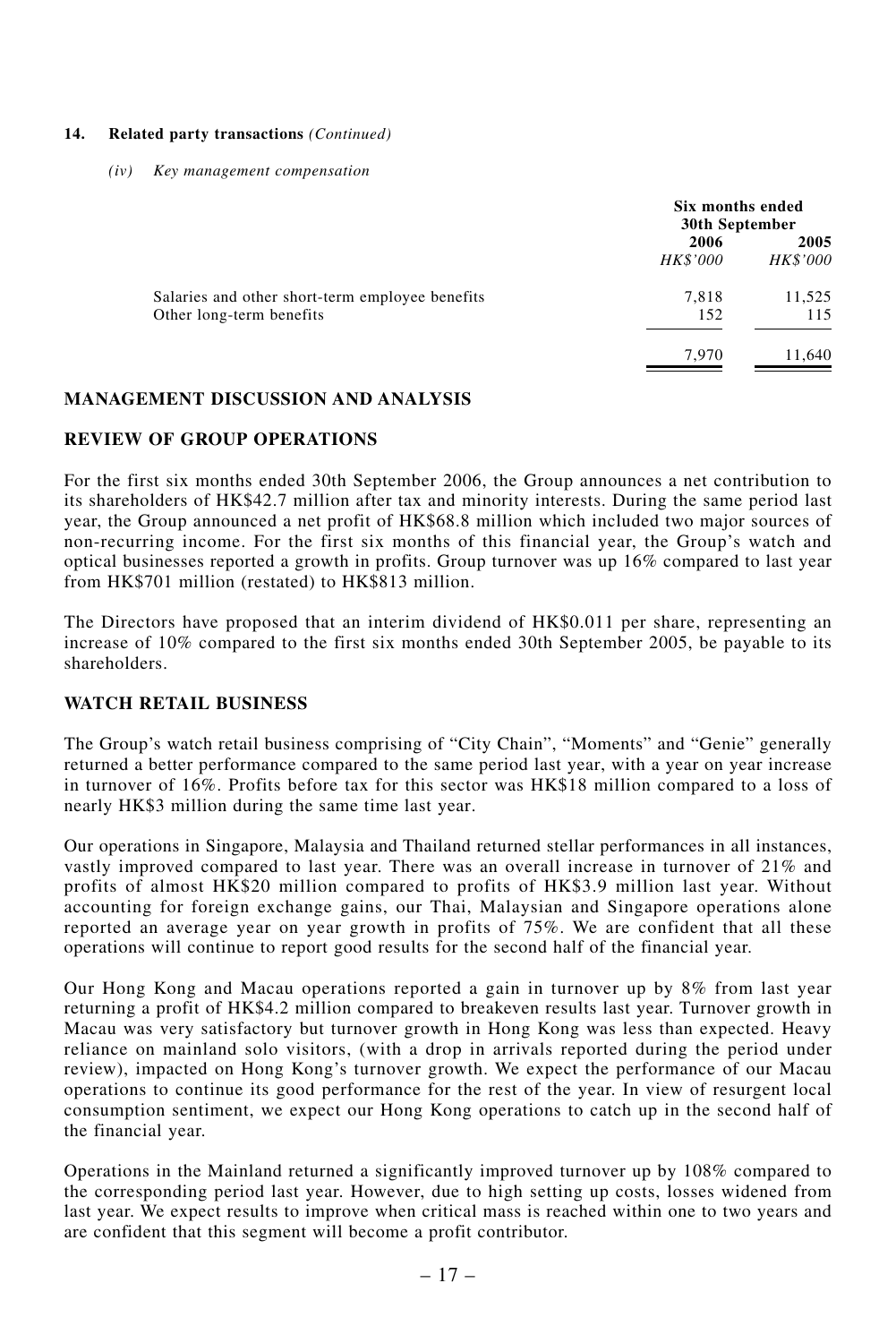# **OPTICAL RETAIL BUSINESS**

The optical retail segment of the Group's business consisting of "Optical 88", "INSIGHT" and "IZE", reported significant growth compared to the same period last year – with a 28% increase in turnover to HK\$297 million and a 64% increase in profits to HK\$25 million before tax.

Operations in Hong Kong and Macau generated profits of nearly HK\$19 million before tax. Increased market share, enhancement of shop image together with constant improvements made to product mix contributed to the pleasing results.

Operations in Singapore, Thailand and Malaysia all performed well, despite increased oil prices in these countries and the political uncertainty in Thailand reporting an overall turnover increase of 31% and profits of HK\$8 million. Likewise, without accounting for foreign exchange gains, our Thai, Malaysian and Singapore operations reported an average year on year growth in profits of 88%.

Our optical business in the Mainland also reported a significant growth in turnover up by 118%. However, due also to high set up costs, losses were also reported for the first six months. Like our watch retail business on the Mainland, we are confident that this segment will also become a profit contributor when critical mass is reached within the next one to two years.

Growth in the optical business is expected to continue during the second half of the financial year.

# **WATCH ASSEMBLY, WHOLESALE AND EXPORT TRADING**

Our export trading unit reported a huge drop in turnover and a loss of nearly HK\$5 million as negotiations on new watch licences, to replace a previous licensed brand, has taken longer than expected. Performance at this unit is expected to improve over the next 18 months when more licences are signed and new products are launched. The decrease in turnover has also impacted on our watch assembly unit since it also produces for our export trading unit. A loss of around HK\$2 million was reported but is expected to narrow in the next six months. We have already undertaken measures to cut costs at these two subsidiaries and will continue to monitor the situation closely.

Our Swiss subsidiary, Universal Geneve S.A., reported a wider than expected loss of HK\$6.7 million. This was due mainly to developmental costs for the second generation "MICROTOR" movement to be launched at the Basel Watch Fair 2007. Research and development costs for this movement will continue to be incurred and expensed over the next six months. The situation at Universal Geneve S.A. will continue to be periodically reviewed.

The Group's wholesale arm, the Thong Sia Group operating in Hong Kong, Singapore, Malaysia and recently in Taiwan reported an overall profit and was a major profit contributor to the Group's performance. Without accounting for seasonal factors, there was a 34% growth in profits for the first six months ended 30th September 2006 compared to the last six months of the previous financial year. The improved performance was the result of the synergy effect brought on by the acquisition. For the second half of this financial year, which traditionally outperforms the first half, the good performance is expected to continue.

# **INVESTMENT HOLDING**

During the period under review, the Group disposed of 30 million shares in Xinyu Hengdeli ("Xinyu") at HK\$4.00 per share. These shares were acquired at the time of Xinyu's initial public offering at a price of HK\$1.32 per share. As a result of this disposal, a gain of HK\$29.25 million before tax has been realized for the period ended 30th September 2006.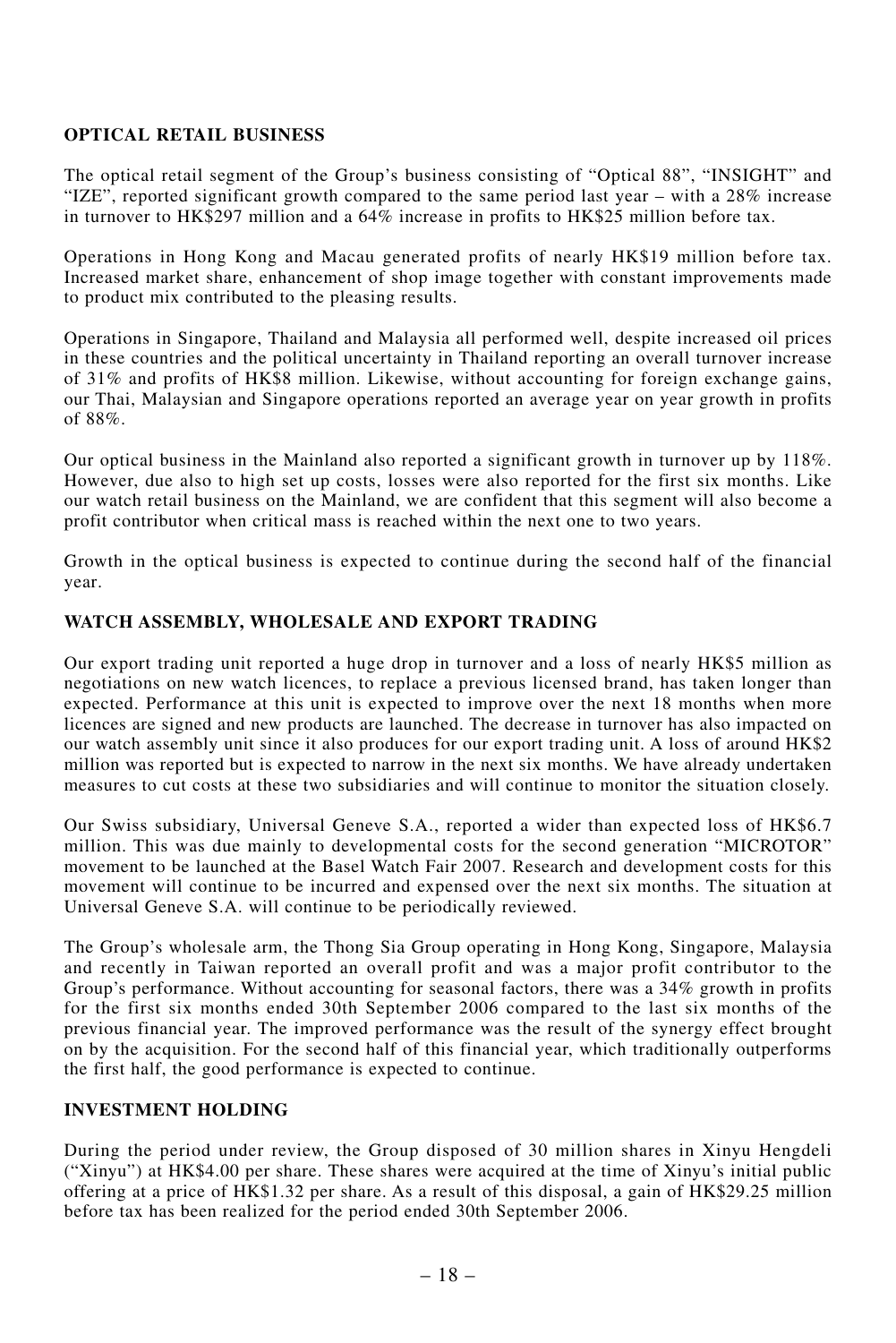# **FINANCE**

The Group's bank borrowings at balance sheet date were HK\$288 million (at 31st March 2006: HK\$322 million), out of which, HK\$243 million (at 31st March 2006: HK\$286 million) were repayable within 12 months. The Group's gearing ratio at balance sheet date was 0.43 (at 31st March 2006: 0.50), which was calculated based on the Group's bank borrowings and shareholders' funds of HK\$669 million (at 31st March 2006: HK\$648 million).

Of the Group's bank borrowings, 12% (at 31st March 2006: 10%) were denominated in foreign currencies. The Group's bank borrowings denominated in Hong Kong Dollars were on a floating rate basis at either bank prime lending rates or short term inter-bank offer rates.

The Group does not engage in speculative derivative trading.

The Group does not use any financial instruments for hedging purposes.

As at 30th September 2006, the Group does not have any significant contingent liabilities.

For the current financial period, the Group does not have plans for material investments or change of capital assets.

# **CAPITAL STRUCTURE OF THE GROUP**

There was no change in the capital structure of the Group during the period.

# **SHARE OPTIONS**

On 9th March 2005, a new share option scheme, replacing the previous scheme, for the employees, officers and directors of the Company and its subsidiary companies (the "Share Option Scheme") was approved and adopted by the shareholders. Details of the terms of the Share Option Scheme were disclosed in the Group's Annual Report 2006. No option was granted during the period and there was no option outstanding as at 30th September 2006. As at 30th September 2006, the total number of ordinary shares available for issue in the remaining life of the Share Option Scheme was 95,134,002.

# **CHANGES IN THE COMPOSITION OF THE GROUP DURING THE INTERIM PERIOD**

During the period, a 2% equity interest stake in each of Thong Sia Watch Company Limited and Thong Sia Sdn Bhd were acquired at a total consideration of HK\$1,393,000. There were no other significant acquisitions during the period under review.

# **SEGMENTAL INFORMATION**

An analysis of the Group's segment turnover and segment results by business activities and markets is shown in note 2 to the interim financial statements.

#### **NUMBER AND REMUNERATION OF EMPLOYEES, REMUNERATION POLICIES, BONUS AND TRAINING SCHEMES**

The Group's remuneration policies are reviewed on a regular basis and remuneration packages are in line with market practices in the relevant countries where the Group operates. As of 30th September 2006, the Group had 2,565 (at 30th September 2005: 2,479) employees.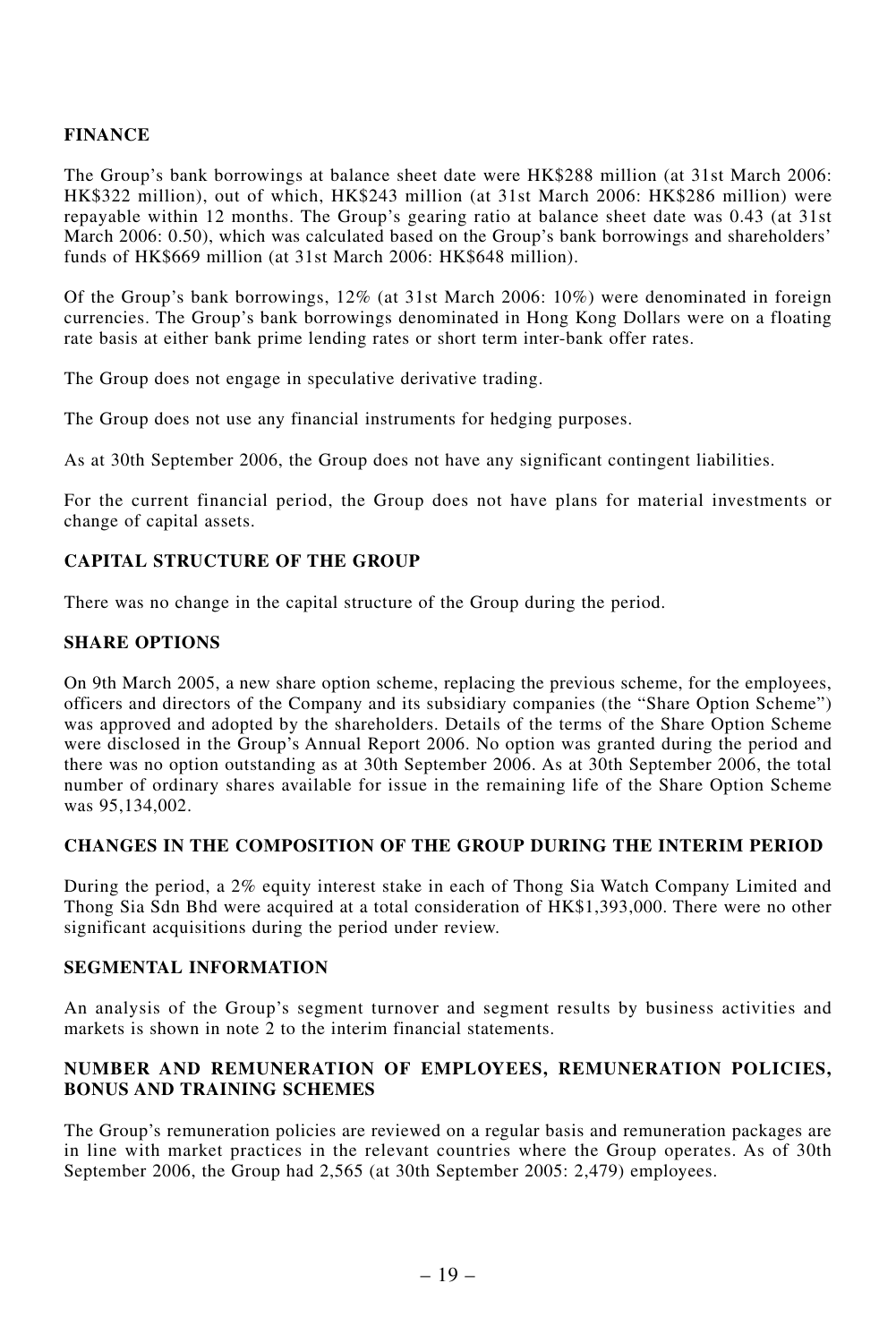# **DETAILS OF THE CHARGES ON GROUP ASSETS**

At 30th September 2006, certain of the Group's land and buildings amounting to HK\$55 million (at 31st March 2006: HK\$14 million), investment properties amounting to HK\$34 million (31st March 2006: HK\$33 million) and leasehold land amounting to HK\$99 million (31st March 2006: HK\$101 million) were pledged to secure banking facilities granted to the Group.

# **INTERESTS OF DIRECTORS AND CHIEF EXECUTIVES**

Mr Wong Chong Po, Mr Joseph C. C. Wong, Mr Anthony Chu Kai Wah, Mr Stan Lee Shu Chung and Mr Vincent Lau Tak Bui are eligible to an annual bonus determinable under the terms of an executive bonus scheme with respect to the management of the Group. Provision for the executive bonus in respect of the directors eligible under the Executive Bonus Scheme for the half year ended 30th September 2006 amounted to HK\$3,711,000 (2005: HK\$5,989,000).

As at 30th September 2006, the interests and short positions of the Directors, and the Company's chief executive in the shares, underlying shares and debentures of the Company or any associated corporation (within the meaning of Part XV of the Securities and Futures Ordinance ("SFO")) which were required to be notified to the Company and the Stock Exchange pursuant to Divisions 7 and 8 of Part XV of the SFO (including interests and short positions which they are taken or deemed to have under such provisions of the SFO), the Model Code for Securities Transactions by Directors of Listed Companies and which were required to be entered in the register required to be kept under Section 352 of the SFO were as follows:

All interests disclosed below represent long positions in shares of the Company.

# **(a) The Company – Ordinary shares**

| <b>Directors</b>        | Capacity                            | <b>Total</b> | September<br>2006 |  |
|-------------------------|-------------------------------------|--------------|-------------------|--|
| Mr Wong Chong Po        | Trustee (other than a bare trustee) | 7.200,000    | 0.76              |  |
| Mr Joseph C. C. Wong    | Beneficial owner                    | 93.090.011   | 9.79              |  |
| Mr Chu Kai Wah, Anthony | Beneficial owner                    | 2.000,000    | 0.21              |  |
| Mr Sakorn Kanjanapas    | Beneficial owner                    | 6.991.056    | 0.73              |  |
| Mr Lee Shu Chung, Stan  | Beneficial owner                    | 2.000,000    | 0.21              |  |
| Mr Lau Tak Bui, Vincent | Beneficial owner                    | 819,200      | 0.09              |  |

**Approximate percentage of issued share capital as at 30th**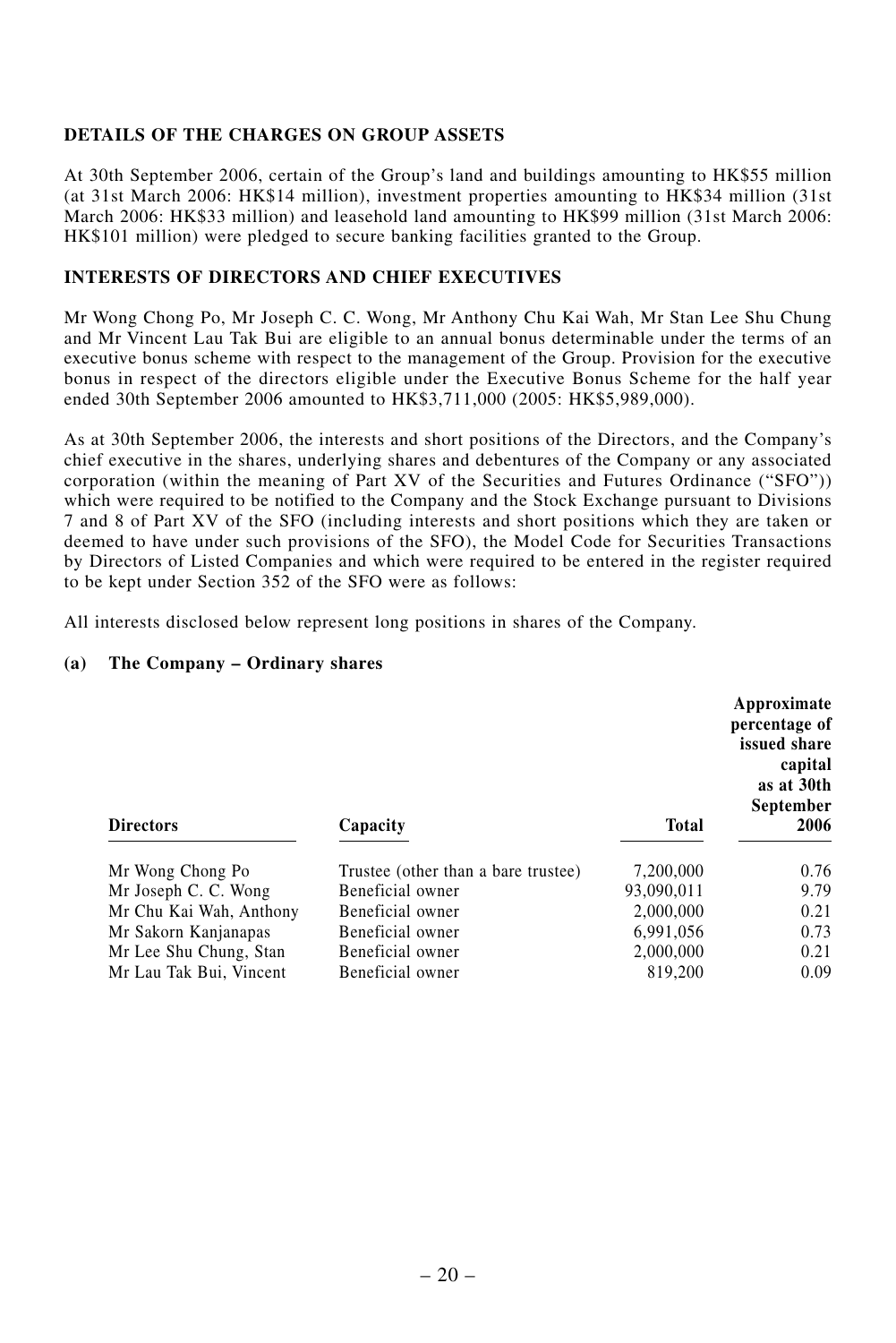# **INTERESTS OF DIRECTORS AND CHIEF EXECUTIVES** *(Continued)*

#### **(b) Subsidiary companies**

|       | Number of shares                                                  |                       |                     | Approximate<br>percentage of<br>preference<br>shares |                    |                                 |
|-------|-------------------------------------------------------------------|-----------------------|---------------------|------------------------------------------------------|--------------------|---------------------------------|
|       |                                                                   | Personal<br>interests | Family<br>interests | Corporate<br>interests                               | <b>Total</b>       | as at 30th<br>September<br>2006 |
| (i)   | City Chain (Thailand) Company Limited – Preference shares $(1)$   |                       |                     |                                                      |                    |                                 |
|       | Mr Wong Chong Po                                                  | 200                   |                     | 208,800                                              | 209,000            | 99.52                           |
|       | Mr Joseph C. C. Wong<br>Mr Sakorn Kanjanapas                      | 200<br>200            |                     | 208,800<br>208,800                                   | 209,000<br>209,000 | 99.52<br>99.52                  |
| (ii)  | Stelux Watch (Thailand) Company Limited - Preference shares $(2)$ |                       |                     |                                                      |                    |                                 |
|       | Mr Wong Chong Po                                                  | 600                   |                     |                                                      | 600                | 16.67                           |
|       | Mr Joseph C. C. Wong                                              | 600                   |                     |                                                      | 600                | 16.67                           |
|       | Mr Sakorn Kanjanapas                                              | 600                   |                     |                                                      | 600                | 16.67                           |
| (iii) | Optical 88 (Thailand) Company Limited - Preference shares $(3)$   |                       |                     |                                                      |                    |                                 |
|       | Mr Wong Chong Po                                                  | 5,000                 |                     | 225,000                                              | 230,000            | 90.20                           |
|       | Mr Joseph C. C. Wong                                              | 5,000                 |                     | 225,000                                              | 230,000            | 90.20                           |
|       | Mr Sakorn Kanjanapas                                              | 5,000                 |                     | 225,000                                              | 230,000            | 90.20                           |

*Notes:*

- (1) City Chain (Thailand) Company Limited is a wholly-owned subsidiary of the Company. The preference shares held by certain directors represent preference shares issued by City Chain (Thailand) Company Limited which do not carry any voting rights and which are not entitled to any profit sharing but are only entitled to annual fixed dividends. The corporate interests of each of Mr Wong Chong Po, Mr Joseph C. C. Wong and Mr Sakorn Kanjanapas in 208,800 preference shares duplicate with each other.
- (2) Stelux Watch (Thailand) Company Limited is a wholly-owned subsidiary of the Company. The preference shares held by certain directors represent preference shares issued by Stelux Watch (Thailand) Company Limited which do not carry any voting rights and which are not entitled to any profit sharing but are only entitled to annual fixed dividends.
- (3) Optical 88 (Thailand) Company Limited is a wholly-owned subsidiary of the Company. The preference shares held by certain directors represent preference shares issued by Optical 88 (Thailand) Company Limited which do not carry any voting rights and which are not entitled to any profit sharing but are only entitled to annual fixed dividends. The corporate interests of each of Mr Wong Chong Po, Mr Joseph C. C. Wong and Mr Sakorn Kanjanapas in 225,000 preference shares duplicate with each other.

Save as disclosed above, none of the Directors or the Company's chief executive, had, under Divisions 7 and 8 of Part XV of the SFO, nor were they taken to or deemed to have under such provisions of the SFO, any interests or short positions in the shares, underlying shares or debentures of the Company or any associated corporations (within the meaning of Part XV of the SFO) or any interests which are required to be entered into the register kept by the Company pursuant to Section 352 of the SFO or any interests which are required to be notified to the Company and the Stock Exchange pursuant to the Model Code for Securities Transactions by Directors of Listed Companies in the Listing Rules.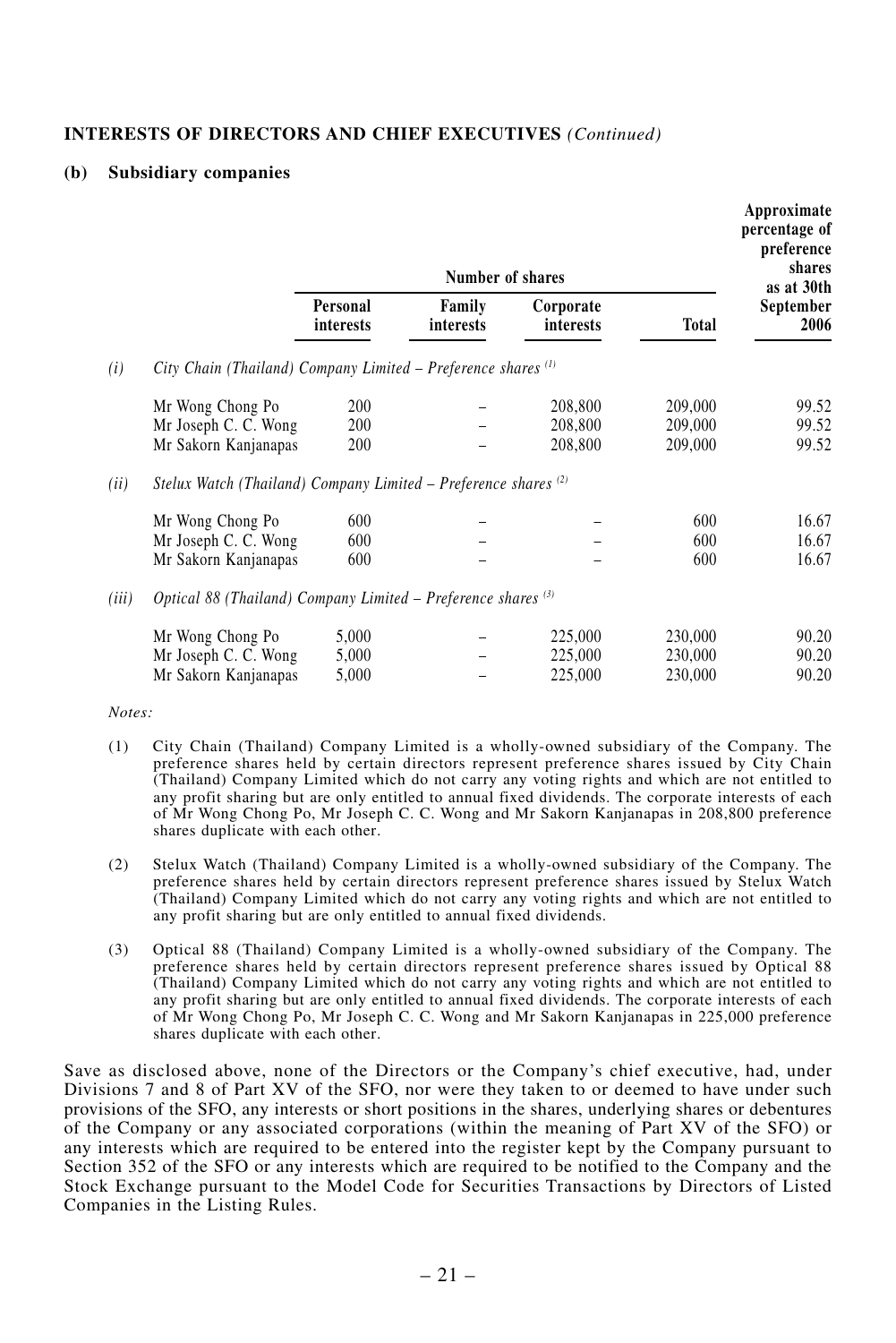# **INTERESTS OF SHAREHOLDERS DISCLOSEABLE PURSUANT TO THE SFO**

Save as disclosed below, the Directors are not aware of any other person (other than a Director or chief executive of the Company or his/her respective associate(s)), who had an interest or short position in the shares or underlying shares of the Company which would fall to be disclosed to the Company under the provisions of Divisions 2 and 3 of Part XV of the SFO:

| <b>Name</b>                   | Number of<br>shares | Percentage of<br>shareholding | Note |
|-------------------------------|---------------------|-------------------------------|------|
| Yee Hing Company Limited      | 344,031,771         | 36.16                         | (a)  |
| Active Lights Company Limited | 135,653,636         | 14.26                         | (b)  |
| Thong Sia Company Limited     | 91.032.218          | 9.57                          | (c)  |

*Notes:*

- (a) These shares are held by Yee Hing Company Limited as beneficial owner. The estate of Mr Wong Chue Meng has a controlling interest in Yee Hing Company Limited. Mr. Wong Chong Po and Mr. Joseph C.C. Wong are directors of Yee Hing Company Limited. Mr. Vincent Lau Tak Bui is the company secretary of Yee Hing Company Limited.
- (b) These shares are held by Active Lights Company Limited as beneficial owner. Active Lights Company Limited is a company controlled by Yee Hing Company Limited. Mr. Wong Chong Po and Mr. Joseph C.C. Wong are directors of Active Lights Company Limited. Mr. Vincent Lau Tak Bui is the company secretary of Active Lights Company Limited.
- (c) These shares are held by Thong Sia Company Limited as beneficial owner. Yee Hing Company Limited holds 66.25% of the issued shares of Thong Sia Company Limited. Mr. Wong Chong Po, Mr. Joseph C.C. Wong and Mr. Vincent Lau Tak Bui are directors of Thong Sia Company Limited. Mr. Vincent Lau Tak Bui is the company secretary of Thong Sia Company Limited.

All interests disclosed above represent long positions in shares of the Company.

#### **SUBSTANTIAL SHAREHOLDING IN OTHER MEMBERS OF THE GROUP**

The Directors are not aware of any other person (other than a Director or chief executive of the Company or his/her respective associate(s)) who was directly or indirectly interested in  $10\%$  or more of the nominal value of any class of share capital carrying rights to vote in all circumstances at general meetings of any other member of the Group.

#### **OTHER DIRECTORS' INTERESTS**

None of the Directors or their respective associates had any interest in a business apart from the Company's business which competes or is likely to compete, either directly or indirectly with, the Company's business, or which would be required to be disclosed under Rule 8.10 of the Listing Rules if each of them were a controlling shareholder.

# **CLOSURE OF REGISTER OF MEMBERS**

The Register of Members of the Company will be closed from 29th January 2007 (Monday) to 2nd February 2007 (Friday) both days inclusive, during which period no transfer of shares will be effected. In order to qualify for the entitlement to the interim dividend, all transfers accompanied by the relevant share certificates must be lodged with the Company's Hong Kong Registrar, Computershare Hong Kong Investor Services Limited, 1712-1716, 17th Floor, Hopewell Centre, 183 Queen's Road East, Wanchai, Hong Kong for registration no later than 4:00 p.m. on 26th January 2007 (Friday). The interim dividend will be paid on 15th February 2007 (Thursday).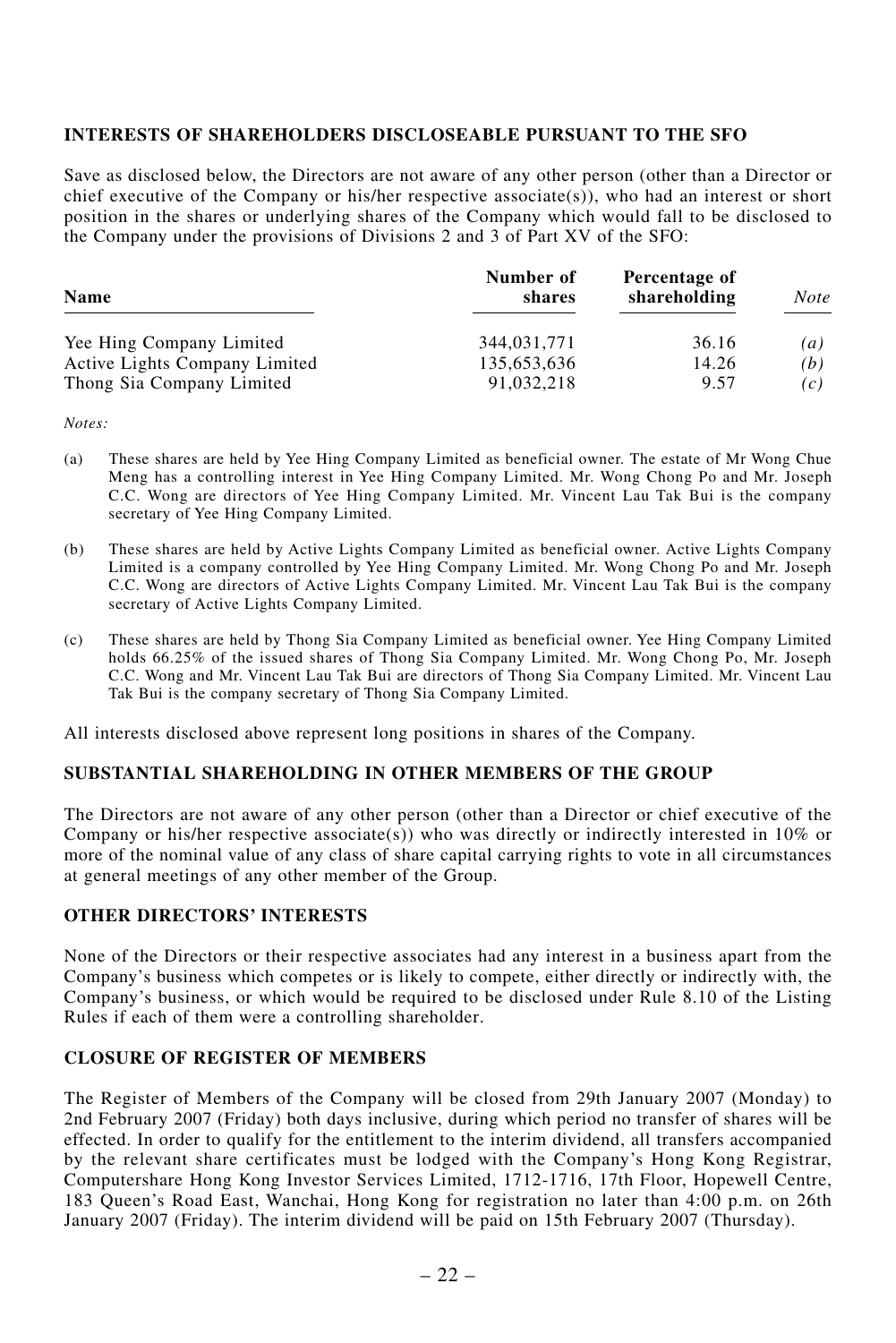# **PURCHASE, SALE OR REDEMPTION OF LISTED SECURITIES**

The Company has not redeemed any of its shares during the period. Neither the Company nor any of its subsidiaries has purchased or sold any of the Company's shares during the period.

# **CORPORATE GOVERNANCE**

During the six months ended 30th September 2006, the Company has complied with the code provisions of the Code on Corporate Governance Practices (the "Code Provisions") as set out in Appendix 14 of the Listing Rules, except for the following deviations:–

# **Code Provision A.4.2**

Under Code Provision A.4.2, every director, including those appointed for a specific term, should be subject to retirement by rotation at least once every three years. Not all Directors of the Company retire strictly under Code Provision A.4.2 but in accordance with the Company's Bye-Laws. Bye-Law  $110(A)$  stipulates that one-third of the Directors of the Company who have been longest serving in office since their last election, except the Chairman, Vice-Chairman or Chief Executive Officer, shall retire from office by rotation at each annual general meeting.

# **Code Provision B.1.3**

This Code Provision deals with the terms of reference of the remuneration committee. The Company has adopted the terms of reference under Code Provision B.1.3 except that the terms of reference do not include reviewing and determining the remuneration packages of senior management. The Company believes that the remuneration packages of senior management should be the responsibility of the executive directors as they are in a better position to appraise the performance of senior management.

# **Code Provision E.1.2**

Under the first part of Code Provision E.1.2, the Chairman of the Board should attend annual general meetings. The Chairman of the Board did not attend the annual general meeting of the Company held on 6th September 2006 as he was not in Hong Kong.

# **Internal Controls**

Pursuant to Code Provision C.2.1, the directors will conduct an annual review of the effectiveness of the system of internal control of the issuer and its subsidiaries before 31st March 2007. The review will cover all material controls, including financial, operational and compliance controls and risk management functions.

# **Audit Committee**

Pursuant to the Listing Rules, the Company has set up an audit committee with written terms of reference comprising three independent non-executive directors, namely Mr. Wu Chun Sang, Prof. Lawrence Wu Chi Man and Dr. Agnes Kwong Yi Hang (appointed on 6th September 2006). The principal responsibilities of the Audit Committee include the review and supervision of the Group's financial reporting process and internal controls. A meeting of the Audit Committee was held on 9th December 2006 to review the Group's results for the six months ended 30th September 2006 before they were presented to the board of directors for approval.